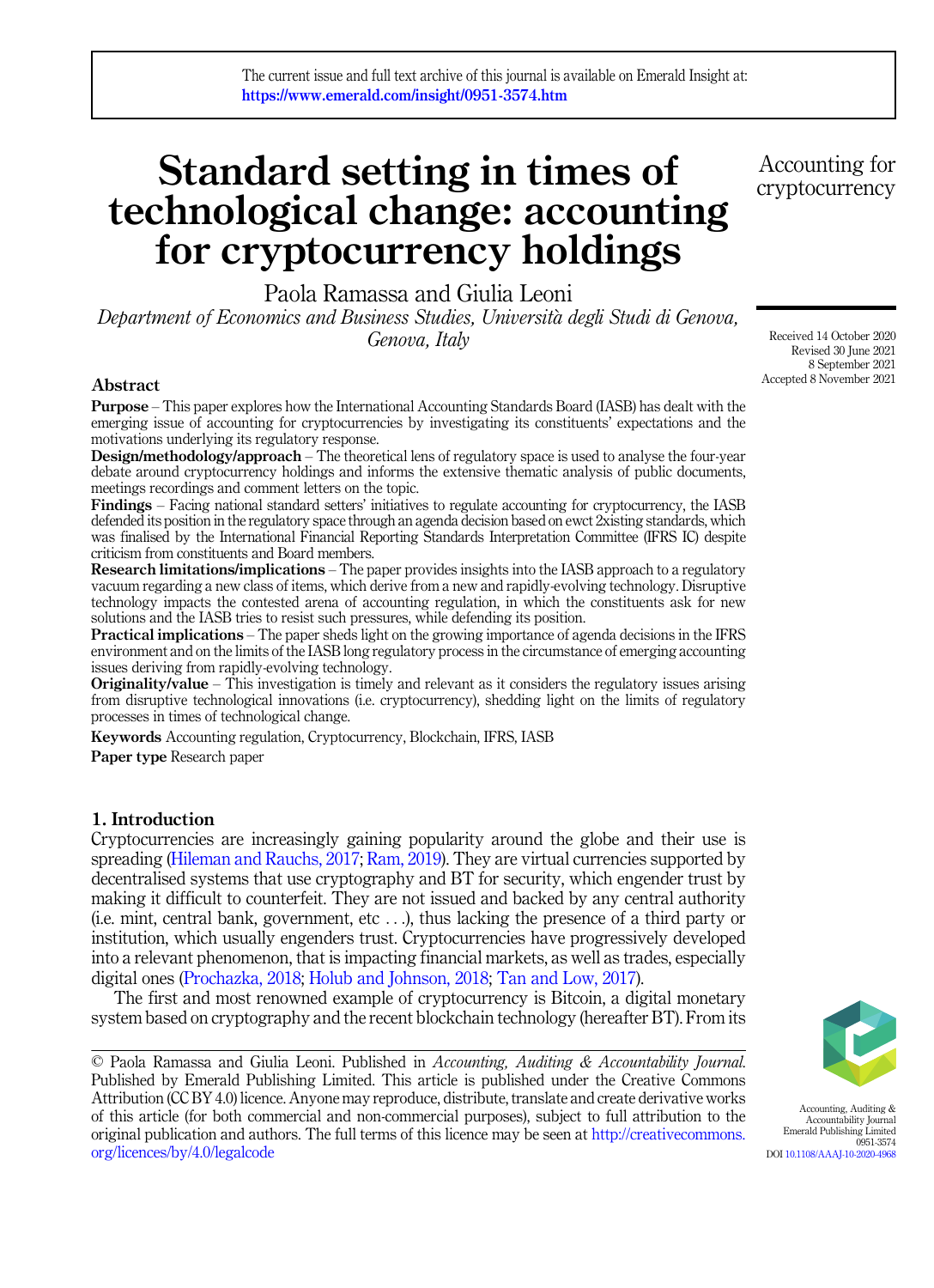creation in 2008, Bitcoin has revolutionised how monetary systems can be structured and operated, thanks to BT [\(Nakamoto, 2008](#page-24-0)), which provides security and verifications via a distributed ledger technology in which transaction records are stored in blocks across a computer network. Bitcoin currently holds the largest market capitalisation among other cryptocurrencies (875 billion USD, as of September 2021) [\[1\]](#page-21-0) and constitutes a standard example of cryptocurrency [\(European Central Bank, 2019;](#page-23-0) [Ram, 2019](#page-25-0)). The unprecedented success of the cryptocurrency model has led to the creation of many other cryptocurrencies and their number is increasing by the day. For instance, when this investigation commenced in August 2019, the total number of traded cryptocurrencies had reached 2,320; at the time of writing traded cryptocurrencies are now 6,463 [\[2\]](#page-21-0). This is a consequence of cryptocurrencies being increasingly used by individuals and companies for their online transactions and as a financial investment, as well.

Such an unprecedented explosion of cryptocurrencies has fostered a lively debate within economics, finance and accounting research [\(Dwyer, 2015](#page-22-0); Klein et al.[, 2018;](#page-24-0) [Li and Wang,](#page-24-0) [2017;](#page-24-0) [Schmitz and Leoni, 2019;](#page-25-0) [Vincent and Wilkins, 2020](#page-25-0); [Lombardi](#page-24-0) et al., 2021; [Secinaro](#page-25-0) et al.[, 2021\)](#page-25-0), with practitioners and researchers in different disciplines investigating cryptocurrency and BT. Whilst cryptocurrencies themselves challenge the status quo for accounting practice, regulation [\(Holub and Johnson, 2018](#page-23-0); [Tan and Low, 2019](#page-25-0)) and value estimation (Lowe *et al.*[, 2020](#page-24-0)), scant research insights exist about how accounting standard setters and practitioners are coping with the issues raised by the cryptocurrency revolution ([Lombardi](#page-24-0) et al., 2021). Only a few studies in the accounting field have unfolded the technical details of cryptocurrencies and the problematics of accounting for them [\(Ram, 2019](#page-25-0); [Tan and](#page-25-0) [Low, 2019;](#page-25-0) Ram *et al.*[, 2016\)](#page-25-0), especially if one cares to consider that a debate has developed among national standard setters and the International Accounting Standards Board (hereafter IASB) on how to treat this reporting item. Such a debate eventually led to controversial guidance in an agenda decision issued by the International Financial Reporting Standards Interpretation Committee (hereafter IFRS IC) under the request of the IASB.

We explore such a debate and analyse the constituents' expectations around accounting for cryptocurrency holdings and the motivations underpinning the regulatory response provided by the IASB. This is of particular interest for three main reasons. First, cryptocurrency is one of the first and most popular applications of BT, which is rapidly evolving and spreading across many business areas and will have a relevant impact on traditional accounting and auditing [\(Schmitz and Leoni, 2019](#page-25-0)). Second, the spreading of such assets (and liabilities) and their continuous development in new forms are pushing financial reporting preparers to call for more guidance and even new standard settings, thereby challenging international standard setters and their domain. Finally, the diffusion of cryptocurrency, local standards and accounting practices can diverge considerably among the jurisdictions adopting IFRS, thereby increasing the complexity of the dialogue between the global standard setter and jurisdictions [\(Botzem, 2014](#page-22-0); [Camfferman and Zeff, 2018](#page-22-0); [Zeff, 2012\)](#page-26-0).

Previous research on accounting regulation has shown that the IFRS standard setting is a political process ([Zeff, 2002](#page-26-0)), where industry and other affected parties exert aggressive lobbying efforts to prevent accounting standard setters from imposing objectionable requirements and thereby defend their self-interests [\(Chapple](#page-22-0) et al., 2010; [Georgiou, 2004](#page-23-0), [2010;](#page-23-0) [Giner and Arce, 2012](#page-23-0); [Hansen, 2011\)](#page-23-0). The debate between the IASB and its constituents is particularly complex as the global standard setter is a private organisation and cannot mandate the adoption of its standards, which is dependent on the choices of single jurisdictions. For this reason, the IASB uses legitimation strategies to defend its position as a transnational standard setter, placing strong reliance on its due process and consultation procedures ([Botzem, 2014\)](#page-22-0). Among other practices, the IASB agenda formation represents a key moment where legitimation is sought through various consultation stages and the constituents' engagement ([Pelger and Spie](#page-25-0)ß, 2017).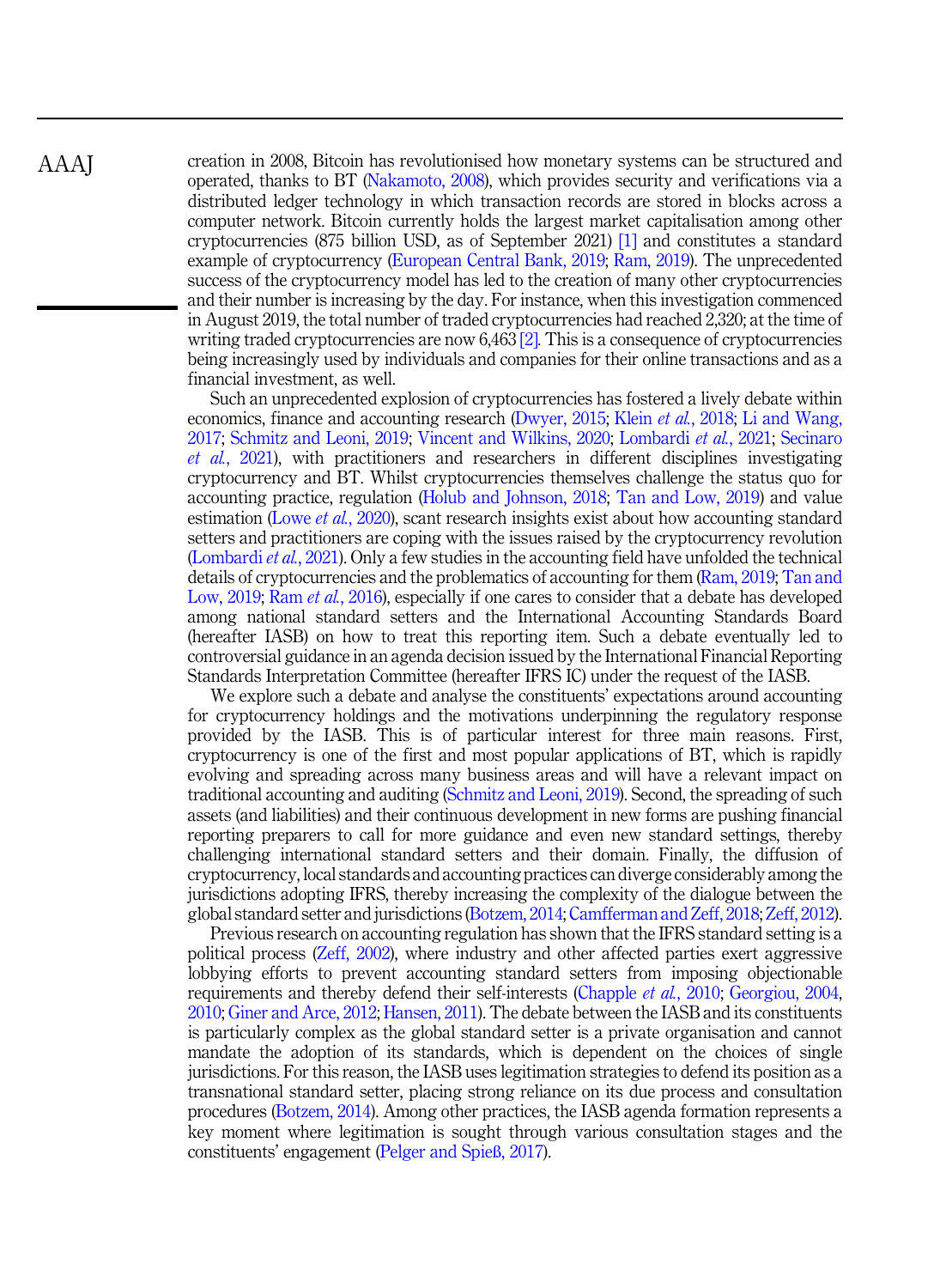In such a context, this paper aims to explore how the IASB has dealt with the emerging Accounting for issue of accounting for cryptocurrencies by responding to the following research questions: cryptocurrency

What are the regulatory approach adopted by the IASB to deal with the emerging issue of accounting for cryptocurrency and its underlying motivations?

How and to what extent has the IASB regulatory response met its constituents' expectations on this issue?

To respond to these questions we performed an extensive thematic analysis on several written documents, comment letters and meeting recordings as held by the IASB, the IFRS IC and other accounting groups to identify the various constituents' expectations that were raised around such topic and the motivations underpinning the IASB final decision to issue an agenda decision containing controversial guidance (Holding of cryptocurrencies, June 2019). Indeed, such agenda decision has received strong criticism even by several Board members themselves who did not agree with applying existing standards to cryptocurrency holdings. To interpret the results from our analysis, we use the theoretical lens of regulatory space [\(Hancher and Moran, 1989;](#page-23-0)[Young, 1994\)](#page-25-0), which states that standard setting takes place in contested arenas whose participants construct accounting problems and are involved in quests to mark the field and to maintain their dominance within such field ([Malsch and](#page-24-0) [Gendron, 2011](#page-24-0)).

The analysis shows how the IASB initially resisted the pressures of some national standard setters requesting a cryptocurrency project, in consideration of the uncertain developments of the use of cryptocurrencies and their related impact on accounting practice. However, facing the proliferation of national projects on accounting for cryptocurrencies, the IASB requested the IFRS IC to issue an agenda decision based on existing standards, thereby defending its position in the regulatory space, which was threatened by national standard setters' initiatives. While this regulatory response is in line with the IASB view that cryptocurrency is just a passing trend, the analysis reveals the limits of the guidance included in such agenda decision, not only in relation to the constituents' expectations but also according to some IASB members themselves.

The paper contributes to accounting regulation and standard setting research by providing insights into the IASB approach in facing a regulatory vacuum regarding a new class of items, which has distinctive, rapidly evolving, but uncertain features. The analysis of the debate between the IASB and constituents also responds to the call for more research on the dialogue between the global standard setter and local jurisdictions [\(Camfferman and Zeff,](#page-22-0) [2018\)](#page-22-0). It is found that the pressures to regulate disruptive innovation have reversed traditional roles within the contested regulatory arena, resulting in constituents asking for an accounting change and the standard setter trying to resist and defend its position.

This study also has some policy implications as it provides insights on the limits of the IASB regulatory process by highlighting the contrast between the rapid pace of technological innovation and the length of the IFRS due process. This is especially true in the circumstance of emerging and urgent accounting issues deriving from rapidly-evolving technology, which are expected to grow in the next future and may be better tackled with a specific procedure to respond to urgent matters. It also reveals the growing importance of the agenda decisions which are now explicitly mandatory after the review of the Due Process Handbook ([IFRS](#page-23-0) [Foundation, 2020](#page-23-0)).

The remainder of the paper is structured as follows. The next section introduces the technical details of cryptocurrency and reviews the literature on accounting for cryptocurrency. The third section provides an overview of the IASB due process followed by a review of the accounting studies that have investigated IFRS standard setting. The research design of the paper is presented in the fourth section. The fifth section presents the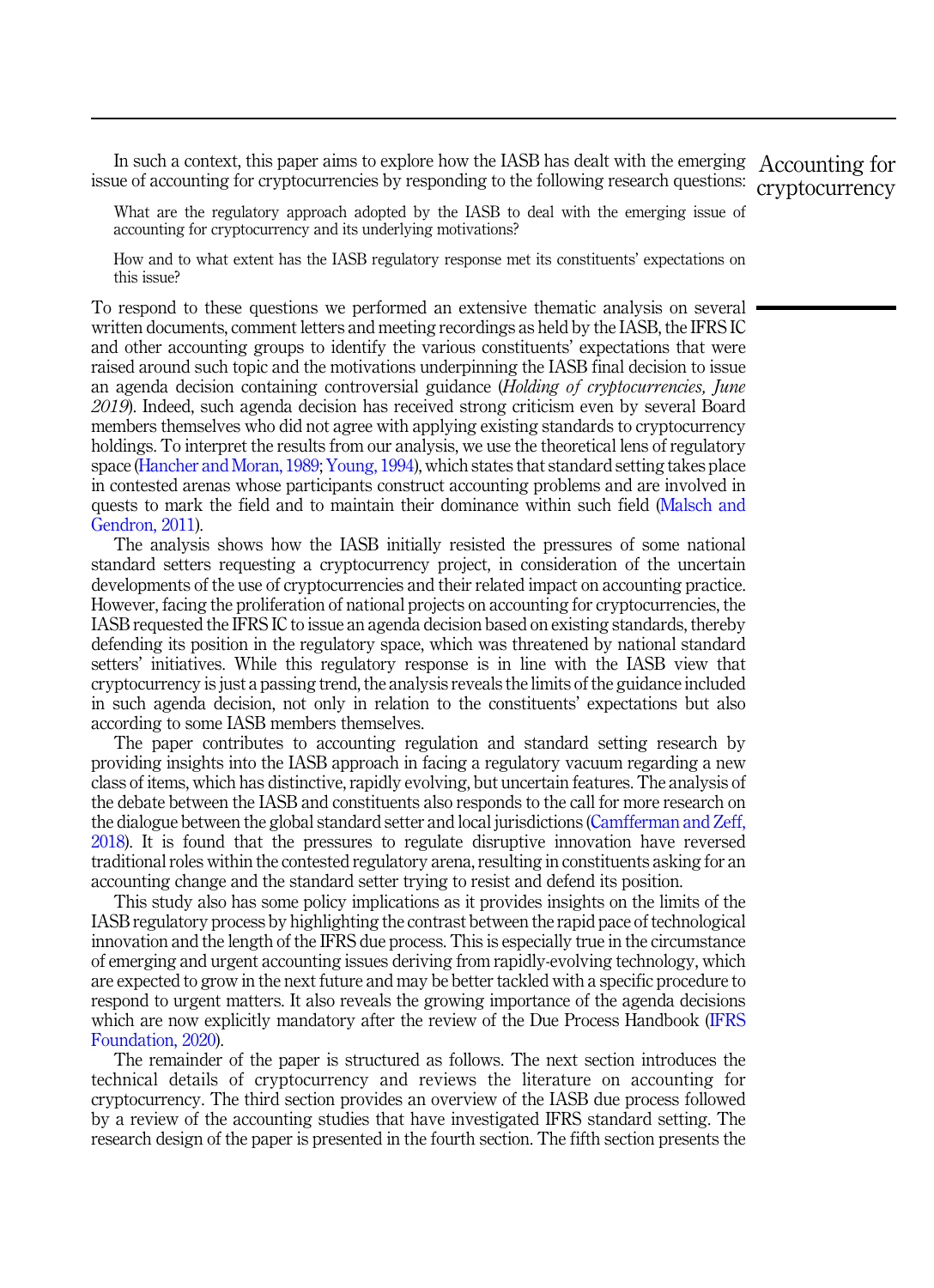AAAJ

findings of the thematic analysis and is followed by a sixth section discussing results. Finally, a concluding section draws the main contributions of the paper as well as research limitations and paths for future research.

# 2. The phenomenon of cryptocurrency and its accounting regulation

Cryptocurrencies such as Bitcoin, Etherium and the like, are virtual money whose unit of account is no longer a "physical" currency unit; rather it is expressed in an independent digital form [\(Bal, 2013](#page-22-0)). They rely on cryptography to secure the transactions and are decentralised, because they are not governed, controlled, or produced by any central authority. Rather, they are controlled by a peer-to-peer network of nodes (i.e. computer) that shares all the transaction records via a public ledger, also known as blockchain [\(Ram, 2019\)](#page-25-0).

The first and most renowned cryptocurrency is Bitcoin, whose technology was introduced in 2008 with a white paper by Satoshi Nakamoto, whose identity is still unknown. The first Bitcoins were digitally issued in January 2009 with a value of 1 USD each. Fast forward to today and bitcoins are now valued at more than 46.000 USD each, despite their volatility, reaching a market capitalisation of 875 billion USD [\[3\].](#page-21-0) Such success has led to the creation of many other cryptocurrencies, such as Ethereum or Thether, and their number is increasing by the day, passing from 2,320 traded cryptocurrencies when this investigation commenced in August 2019, to 6,463 at the time of finalising this article for publication. Consequently, cryptocurrencies have developed into a relevant phenomenon, that is impacting financial markets, as well as trades, especially digital ones [\(Prochazka, 2018;](#page-25-0) [Holub and Johnson, 2018](#page-23-0); [Tan and Low, 2017\)](#page-25-0).

Although not tangible as commodities and notes, cryptocurrencies are created as an alternative form of currency, having all the desirable characteristics of money, and offering the three money functions, as a medium of exchange, a unit of account and a store of value ([Radford, 1945\)](#page-25-0). However, from a technical point of view, a cryptocurrency differs from fiat currency because it is not controlled by a central authority or institution to engender trust in the exchange system; rather it creates a new system based on decentralised trusted relations among peers, thanks to the BT [\(Tan and Low, 2017](#page-25-0)). Further, cryptocurrency can be considered a sub-class of crypto-assets, which have been defined by EFRAG as "digital representations of value or contractual rights created, transferred and stored on some type of distributed ledger technology (DTL) network (e.g. Blockchain). Indeed, after the creation of the Bitcoins, many other digital representations have been created that are not strictly cryptocurrency, but represent other values or contractual rights.

Bitcoin is a significant example to understand how a cryptocurrency works. It constitutes an online peer-to-peer payment system that is accessible and useable via the Internet and a free Bitcoin account. Every Bitcoin user is provided with a wallet, which has a unique private key and produces public keys at every transaction. The private key is necessary to sign the transaction, which then needs to be confirmed by writing the transaction into the shared public ledger where all the other Bitcoin transactions are recorded. The writing of the transaction only happens via mining, which requires that a "miner" solve a cryptographic problem. When the problem is solved, the miner is rewarded with 25 bitcoins and the transaction is confirmed. The transactions are not reversible, and the confirmation protocol grants high security. This mechanism is also known as Proof of Work (PoW).

The system provides several advantages. First, it engenders trust via this sequence of verification and confirmation and through the transparency that is offered by the public ledger, which is shared among all the nodes of the network. Second, it may provide a valid alternative to exchange goods and services in jurisdictions where central banks and institutions are not trustworthy. Third, transactions costs are reduced to a minimum, because there is no need for a third party to confirm the transaction and there are no fixed costs related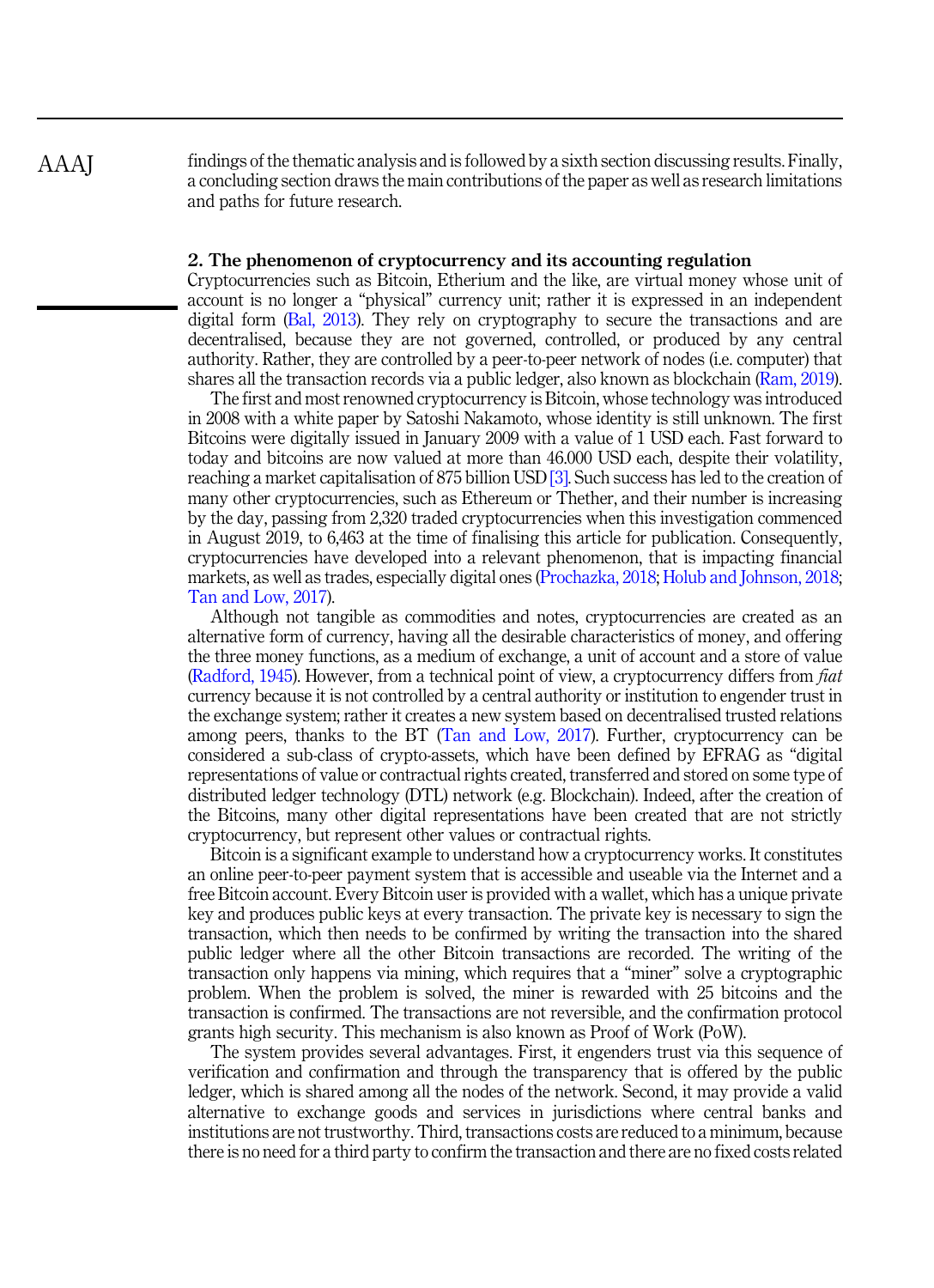to the software purchase or system access (Ram *et al.*[, 2016](#page-25-0); [Tan and Low, 2017\)](#page-25-0). However, Accounting for there are also significant shortcomings to Bitcoins and the like. Among other, first, there is pseudo-anonymity of the network participants: while the transactions are transparent within the network, it is difficult to trace the identity of the users, making cryptocurrencies a potential tool for illegal activities, such as money laundering or black-market purchases. Second, there are significant doubts related to the intrinsic value of the currency, due to its high volatility and intangible nature, although it is less exposed to risk and not at all to inflation. Third, cryptocurrencies as just starting to become an accepted payment method, because of their technical complexity and their volatility (Ram et al.[, 2016](#page-25-0); [Tan and Low,](#page-25-0) [2017\)](#page-25-0), but they are largely considered a financial investment, thanks to their increasing market capitalisation. Indeed, if at the very beginning they were understood and purchased by mainly IT and digital finance experts, nowadays they are acquired, traded and (although limitedly yet) used by a larger public, including firms, private equity funds and not-for-profit organisations ([Raiborn and Sivitanides, 2015](#page-25-0)).

As a result, it is not surprising that Bitcoins and the like have been under the radar of governments, central banks and financial markets in the past ten years. Indeed, the number of individuals investing in cryptocurrencies is rapidly increasing, especially in India with around 100 million owners, the US with 27 million and Russia with 13 million [\[4\].](#page-21-0) But the businesses involved in offering, trading and using as payment cryptocurrencies are on the rise. A 2019 report by the European Banking Authority (EBA) indicated that in at least seven EU jurisdictions credit institutions, investment firms, electronic money institutions and payment service firms were conducting activities related to crypto-assets, such as owning crypto-assets; lending against crypto-asset collateral; clearing or trading with derivatives with crypto-asset underlying; investing in products with crypto-assets' underlyings [\[5\]](#page-21-0). Moreover, various institutions have started to use BT technology to directly issue security tokens offerings, as a replacement for bond issuance. These are major banking institutions, such as Bank Santander, Bank of China, Deutsche Bank, Societe Generale, BBVA, The World Bank, but also manufacturing companies, like Daimler, and even governments, such as the Austrian one [\[6\].](#page-21-0) In such a scenario, it is evident that cryptocurrency holdings as managed by entities required to prepare financial reports may become a material item that poses serious questions regarding their accounting and accountability. Furthermore, the absence of specific accounting standards and the volatile value of cryptocurrency also impact the audit profession, if one cares to consider that there is no basis to assess the audit risks of entities holding cryptocurrencies ([Vincent and Wilkins, 2020](#page-25-0)).

In response to such a knowledge vacuum, accounting scholars have started to investigate the crypto-phenomenon in different jurisdictions, discussing alternative accounting treatments and diverse interpretations of the nature of cryptocurrency holdings ([Raiborn](#page-25-0) [and Sivitanides, 2015;](#page-25-0) Ram et al.[, 2016;](#page-25-0) [Tan and Low, 2017;](#page-25-0) [Prochazka, 2018;](#page-25-0) [Ram, 2019](#page-25-0)) in an attempt to call for more guidance by accounting standard setters and to help accountancy professional. More recently, the European Financial Reporting Advisory Group (EFRAG) has initiated a research project (2019) on crypto-assets (liabilities), which include, but are not limited to, crytpocurrencies. This report provides a comprehensive overview of crypto-assets (liabilities), how they work and how they have spread globally [\(EFRAG, 2020](#page-23-0)). However, the research is still limited, but fast-growing ([Schmitz and Leoni, 2019](#page-25-0)), especially if one cares to consider that accounting practitioners will play a pivotal role in advising clients on the opportunities and the financial representation of cryptocurrency ([Marrone and Hazelton,](#page-24-0) [2019;](#page-24-0) [McGuigan and Ghio, 2019](#page-24-0)).

The extant accounting research on the topic provides different views on the need to regulate the representation of cryptocurrencies in financial reporting. Some scholars have raised concerns on the absence of a specific provision within the current accounting standards (Ram et al.[, 2016;](#page-25-0) [Prochazka, 2018\)](#page-25-0) and even called for a specific standard issuance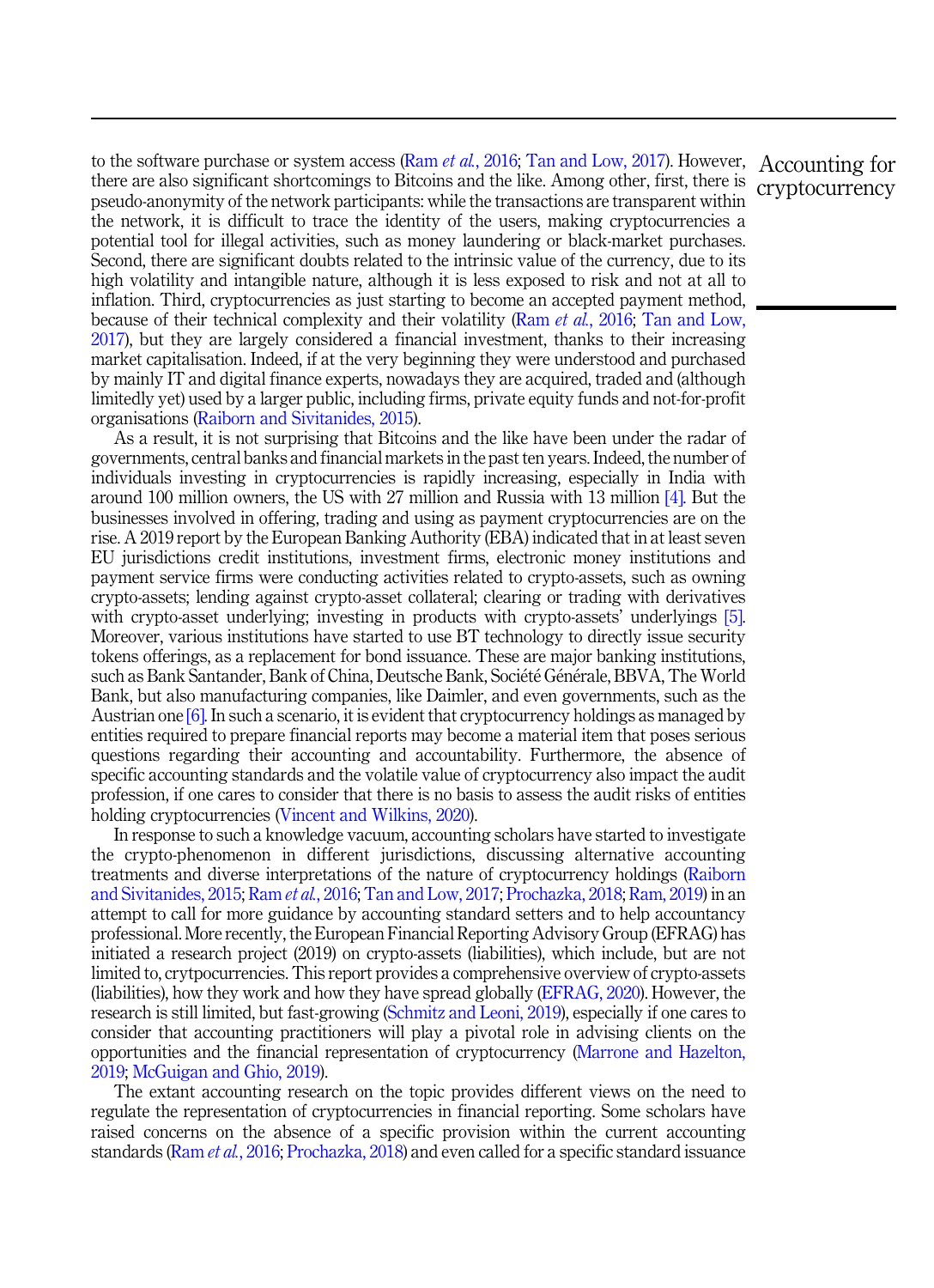by the competent accounting standard setter ([Raiborn and Sivitanides, 2015](#page-25-0)). In this vein, cryptocurrency holdings are suggested to be a brand-new asset class, with unique characteristics that make them a different financial investment, thus requiring a new and specific regulatory provision ([Ram, 2019\)](#page-25-0). As opposed, other scholars consider cryptocurrency holdings aligned with the current definitions of assets and liabilities in the IASB Financial Reporting Framework and neglect any need for ad-hoc accounting regulation ([Tan and Low, 2017](#page-25-0)). However, while scholars appear in disagreement with the treatment of such new items, they all agree that guidance on how to account for such items is to be provided by the relevant accounting standard setters (Lowe et al.[, 2020](#page-24-0); [Ram, 2019;](#page-25-0) [Tan and](#page-25-0) [Low, 2017\)](#page-25-0).

As the data on the diffusion of Bitcoins and other cryptocurrencies shows that they may become material items in several organisations' financial reports, a "true and fair" financial representation of such items in annual reports is needed. Indeed, some respondents to the IASB Agenda Consultation had already identified digital currencies as a potential new regulatory project since 2015. At the end of 2016, the issue of accounting for cryptocurrency has been the subject of several discussions and presentations by IASB constituents at Accounting Standards Advisory Forum (ASAF) as well as at IASB meetings. Later in 2019, the International Monetary Fund has provided an insightful report on the development of ad-hoc regulation of crypto assets worldwide. It is found that various countries have banned the trading of crypto assets, such as Algeria, Bahrain, Bangladesh, Bolivia, China, Colombia, Indonesia, Iran, Iraq, Morocco, Nepal, Kuwait, Kyrgyzstan, Macao SAR, Maldives and Qatar ([Cuervo](#page-22-0) et al., 2019). Several other jurisdictions, such as the UK, Switzerland and Germany have provided guidance on the treatment of crypto assets, while Malta and Thailand are creating tailored regulations on crypto assets.

However, while accounting scholarship has largely investigated the standard setters' regulatory responses about accounting items or standards that were already existing and codified, it has not yet considered the standard setters' reactions and their regulatory response (or not) about cryptocurrency holdings. This is quite surprising if one cares to consider that cryptocurrency provides a unique context of regulatory and knowledge vacuum, due to the novelty of the virtual currency and its highly complicated technical content. Second, cryptocurrency is just one example of digital assets and liabilities that are developing and due to impact on financial markets, firms and the global economy, thereby extending the knowledge and regulatory vacuum as well as the need for shared guidance. Third, as standard setters have established themselves as those reporting entities turn to when seeking accounting and accountability guidance, their response to such phenomenon can provide insights into their ability to respond to new accounting challenges and to maintain their guidance role at a global level.

As a result, this investigation explores how the IASB has dealt with the emerging issue of accounting for cryptocurrencies by investigating its constituents' expectations and the motivations underlying its regulatory response.

# 3. Accounting standards setting: context and previous literature

## 3.1 The IFRS due process: an overview

The analysis of IASB's approach and motivations in addressing the accounting for cryptocurrency holdings must be contextualised in the IFRS due process, which is a key element for the acceptance of standards issued by a private standard setter on a global scale. This process – outlined in the Due Process Handbook ([IFRS Foundation, 2020](#page-23-0)) – encompasses four main steps: (1) agenda consultation; (2) research programme; (3) standard-setting programme; and (4) maintenance programme.

The *agenda consultation* takes place every five years to define the IASB's standard-setting priorities, thus supporting the IASB in developing its project work plan. If necessary, the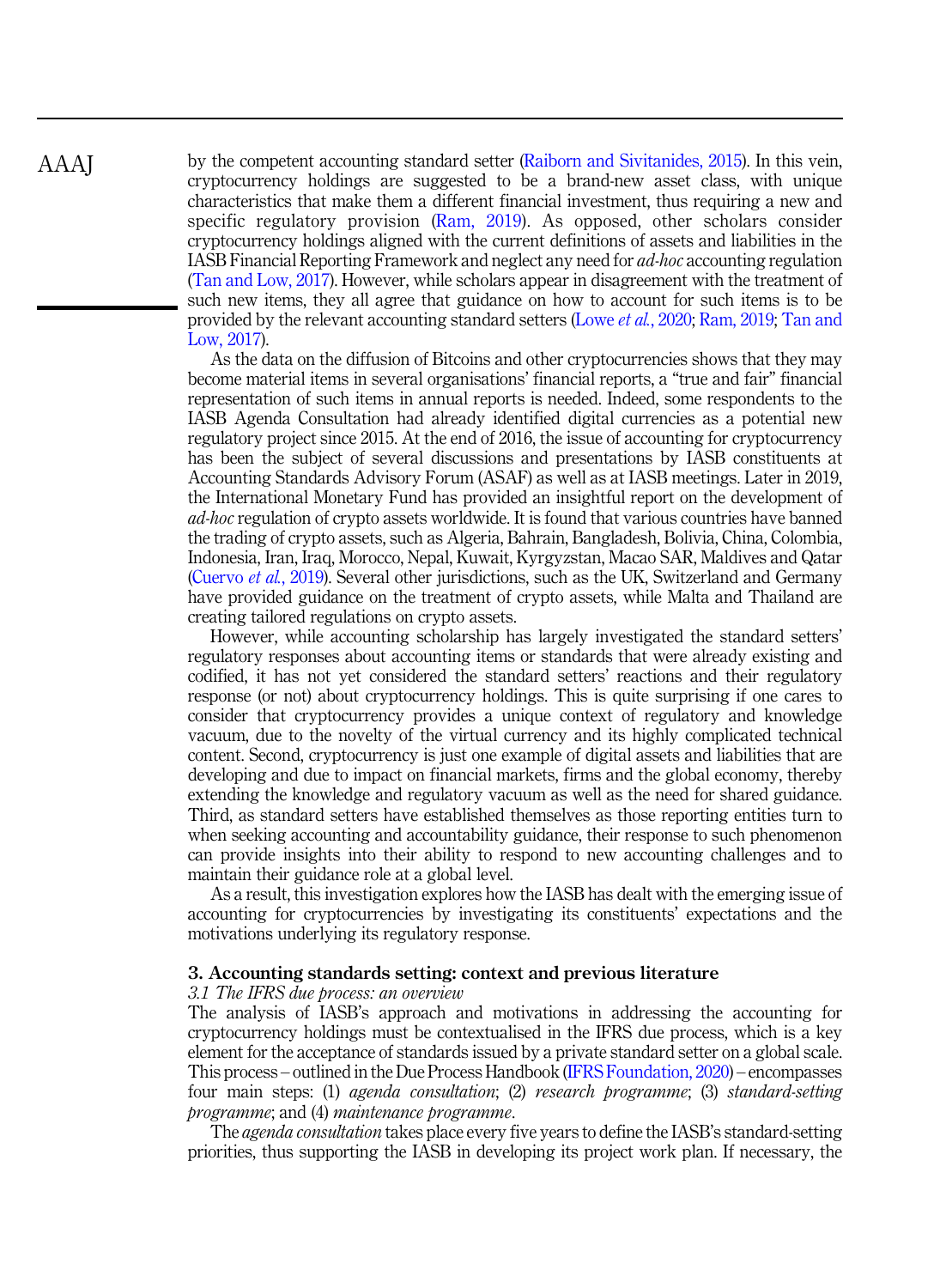IASB can also add topics to its work plan between agenda consultations, for instance Accounting for following post-implementation reviews or requests from the IFRS IC. Once the agenda consultation is compiled, the *research programme* commences, which entails exploring the issues and deciding whether standard setting is required, often leading to an IASB discussion paper open to public comments. Once the consultation is concluded, the IASB begins the standard-setting phase by proposing amendments to an existing standard or a brand-new standard to solve the issues raised through research and consultation. Once the standard is prepared, another round of consultations commences to obtain comments from constituents from different jurisdictions and publish an exposure draft. The IASB takes into consideration the comments received and finally issues the definitive new standard, which is subject to *maintenance* through interpretation requests to the IFRS IC and post-implementation reviews.

The complexity and consultative nature of this process is the consequence of the IASB effort to enhance the IFRS quality and global acceptance. Indeed, the various phases grant transparency, full and fair consultation and accountability ([IFRS Foundation, 2016](#page-23-0), para 3.1) and involve the IASB and IFRS IC as well as a wide range of interested and affected constituents (e.g. investors, national standard setters, securities regulators). In particular, the standard-setting process is constructed to receive inputs from various advisory and consultative bodies of the IASB and the IFRS Foundation, such as the IFRS Advisory Council, the Capital Market Advisory Committee, the Emerging Economies Group (EEG). Among them, a relevant role is played by the ASAF, which is a network of national accounting standard setters and regional bodies involved with standard setting [\[7\].](#page-21-0)

Two phases are of particular interest for this investigation, as they foster the dialogue between the standard setter and constituents. These are the agenda setting and the interpretation requests. The *agenda setting* currently receives formal public input on the strategic direction and balance of the IASB's work plan through a five-year consultation, which also seeks constituents' views on financial reporting matters that should be given priority. Additionally, the IASB can add other projects in response to changing circumstances, after consulting the Advisory Council and the ASAF in case of major projects. Whilst the introduction of this public agenda consultation from 2010 ([IASC Foundation, 2010](#page-23-0)) reflects the full and fair consultation principle of the IASB, it has inevitably extended the length of the process, which poses some obstacles when facing emerging issues that require a timely response, especially in consideration of the lack of an IFRS technical body specifically devoted to urgent issues (e.g. the US Emerging Issues Task Force).

The *interpretation requests* can be submitted by any constituent to the IFRS IC, which is in charge to address questions about the application of the IFRS and provide other services at the request of the IASB. The IFRS IC can add the interpretation request to its agenda to develop narrow-scope amendments or a new IFRIC interpretation only when the agenda criteria are met [\(Figure 1\)](#page-7-0). Otherwise, it issues a tentative agenda decision with explanatory material that is open to public comments for 60 days before being finalised by the IFRS IC (without any vote by the IASB until 2020).

The consequences of including explanatory material in the agenda decisions have been at the centre of lively debate for quite a long time. Until 2020, practitioners considered agenda decisions as in-substance mandatory ([IFRS Foundation, 2012;](#page-23-0) [Kenny and Larson, 2009\)](#page-24-0), while the Due Process Handbook [\(IFRS Foundation, 2016\)](#page-23-0) depicted them as helpful, informative and persuasive, thereby non-mandatory. Eventually, the current Due Process Handbook ([IFRS Foundation, 2020](#page-23-0)) has stated that agenda decisions are mandatory because they derive their authority from the standards themselves. As a result, the IFRS IC has several ways to address interpretation requests: (1) to develop a new IFRIC interpretation; (2) to propose a narrow-scope amendment to an existing IFRS; (3) to provide explanatory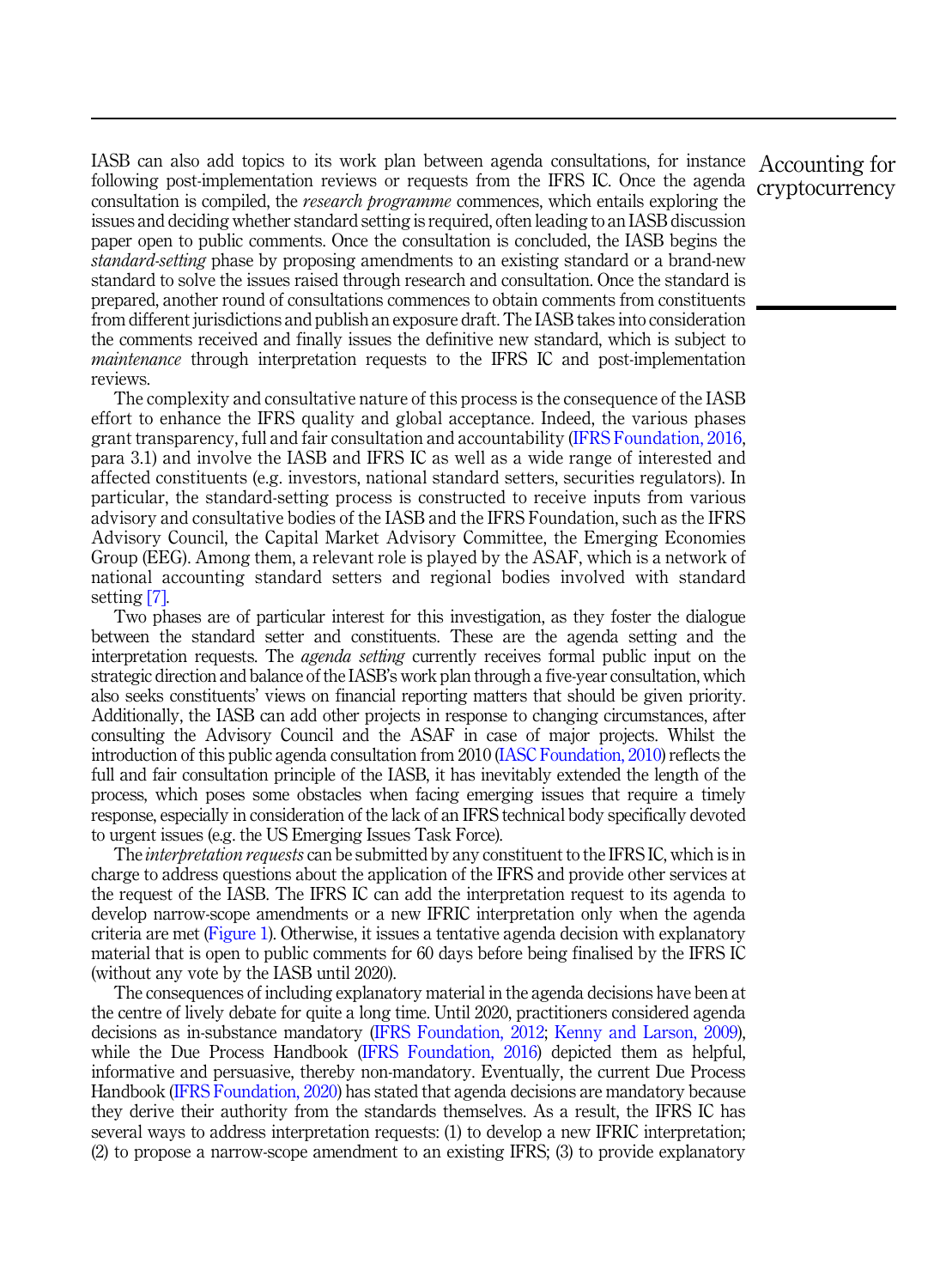<span id="page-7-0"></span>

The IFRS interpretative process **Source(s):** Webcast "Agenda Decisions and the proposed amendments to the Due Process Handbook" (2 July, 2019), available at: https://www.ifrs.org/news-and events/2019/07/ due-process-handbook-amendments-and-agenda-decisions/

material in an agenda decision; and (4) to issue an agenda decision without explanatory material, possibly referring the issue to the IASB for standard setting.

#### 3.2 Previous studies on the regulatory process and accounting standard setting

The theoretical perspectives traditionally used to explore accounting regulation include public interest and private interest theories ([Baudot, 2014](#page-22-0)). The public interest view [\(Pigou,](#page-25-0) [1932\)](#page-25-0) promotes regulation as being – at least initially – designed to serve the public interest, while the private interest view [\(Stigler, 1971](#page-25-0)) posits that regulators respond to economic incentives in their best self-interest, thus reacting to constituents' pressures to increase their personal utility. The regulatory capture view shares with the public interest view the premise that regulatory bodies are initially established to protect the public interest but it relaxes the assumption that regulators are neutral ([Bernstein, 1955\)](#page-22-0). Under this view, regulatory mechanisms are ultimately controlled by the regulated parties, as regulators adopt a lower profile and become more inclined to defer their attention from public to private interests after the initial phase.

Accounting studies draw from these perspectives to explore accounting standard setting, producing extensive research on IFRS and the specific features of the IASB as a global standard setter. Due to its private nature, the IASB cannot mandate the adoption of its standards but has to rely on the willingness of national jurisdictions to adopt them. Thereby, it is fundamental for the IASB to gain and maintain legitimacy, as identified in the investigations on its historical development [\(Botzem, 2012;](#page-22-0) [Botzem and Dobush, 2012](#page-22-0); [Camfferman and Zeff, 2018;](#page-22-0) [Sacho and Oberholster, 2008\)](#page-25-0) as well as on the creation of the IASB due process policies ([Botzem, 2014](#page-22-0); [Richardson and Eberlein, 2011\)](#page-25-0).

IASB is found to use legitimation strategies to defend its position as a transnational standard setter, placing strong reliance on its consultation procedures [\(Botzem, 2014\)](#page-22-0). Such procedures respond to the concerns about the dominant role of preparers and professional accounting firms ([Botzem and Quack, 2009](#page-22-0); [Camfferman and Zeff, 2007\)](#page-22-0) and internal lobbying within the IASB [\(Erb and Pelger, 2015](#page-22-0); [Jorissen](#page-24-0) *et al.*, 2013; [Morley, 2016;](#page-24-0) [Pelger,](#page-24-0) [2016\)](#page-24-0). Even if users are often described as the main recipients of the general-purpose financial reports [\(IASB, 2018](#page-23-0), para.1.5), they generally show a lower engagement compared to other constituents [\(Durocher](#page-22-0) et al., 2007; [Jorissen](#page-24-0) et al., 2013; [Georgiou, 2010\)](#page-23-0). Indeed, while the IFRS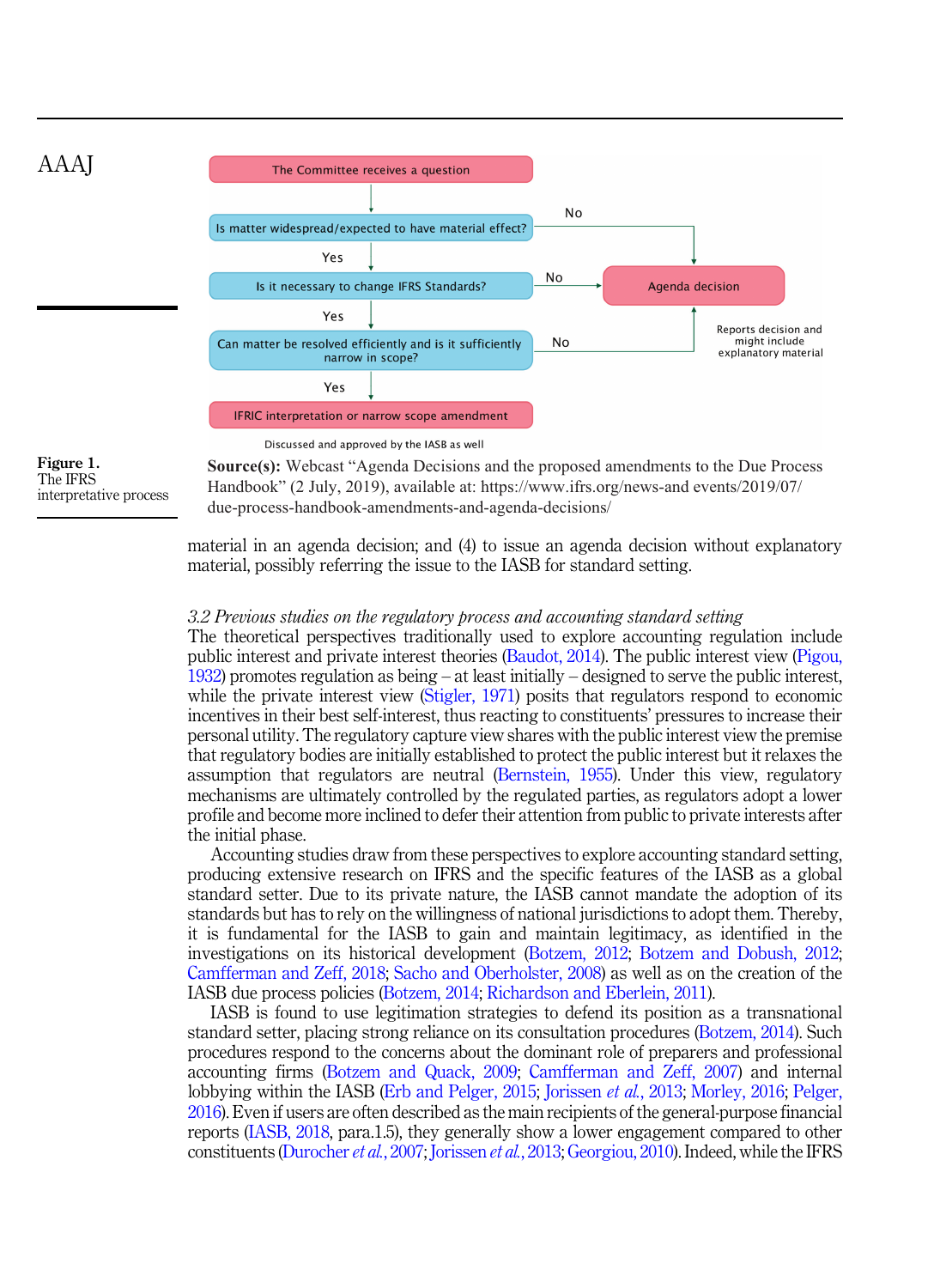due process provides opportunities for everyone's participation, it mainly sees the Accounting for participation of well-resourced national standard-setters, major international companies, international accounting firms and educational institutions ([Wingard](#page-25-0) *et al.*, 2016). In such a scenario, the IASB is devoting increasing efforts to outreach and capture the views of (other) users – for instance by appointing board members with regulatory and academic background – and to maintain a sufficient technical rigour by achieving a balance among different interest groups ([Bhimani](#page-22-0) et al., 2019).

[Pelger and Spie](#page-25-0)ß (2017) draw on legitimacy theory to analyse how the IASB interacted with its constituents in the first public agenda consultation in 2011/2012. Their study is of particular interest given the relevance of agenda formation for standard setting ([Fogarty,](#page-23-0) [1992\)](#page-23-0) and the scant literature investigating this initial phase ([Young, 1994](#page-25-0)). In fact, the agenda shapes "the list of the accounting problems or issues that the standard setter has formally acknowledged as those topics that it is actively considering for the promulgation of accounting standards or other authoritative pronouncements"[\(Howieson, 2009,](#page-23-0) pp. 580–581). Their comprehensive analysis shows that the IASB constructed legitimacy by soliciting views from its target groups (i.e. users of financial statements) and by increasingly formalising standard setting with further consultation stages. While these developments resonate with the expectations of constituents, the divergent views from the growing number of consultations could also lead to more discretion exercised by the IASB itself and an inner circle of constituents. Indeed, loyal contributors are likely to remain dominant if consultation increases, while new and diverse constituents may find it difficult to identify the relevant project to contribute to.

The IASB's search for legitimacy emerges also in the IFRS interpretation process, which is part of the maintenance phase of standard setting and was openly criticised over the years about its ability to produce interpretations. The activity of the first interpretative bodies (i.e. SIC and IFRIC) faced legitimacy issues due to the considerable absence of corporate involvement ([Larson, 2002\)](#page-24-0), which remained substantially low even after an increase in constituents' participation [\(Larson, 2007\)](#page-24-0). Studies on the output of the IFRIC and the IFRS IC also show an increasing number of agenda decisions (formerly known as rejection notices) and considerable efforts to address the issues raised during the review of the IFRS Constitution ([Bradbury, 2007](#page-22-0)). Recent evidence confirms that agenda decisions are by far the most frequent output of the IFRS IC activity, showing that they increasingly include explanatory material to support standard application ([Ramassa and Quagli, 2021\)](#page-25-0). This trend represents a relevant change compared to the initial position of the IASC (and IASB) against the provision of guidance motivated by the desire to preserve the principlesbased nature of IFRS ([Camfferman and Zeff, 2015\)](#page-22-0). This change suggests growing attention to cope with constituents' needs as well as to enhance legitimacy in the interpretation domain.

However, studies on the "practice of standard-setting" [\(Pelger, 2016](#page-24-0)) also stress the importance of a final "hidden phase" in the decision making of the IASB, in which the staff plays a major role. Indeed, the final outcome of such a process might diverge from the consensus reached during the consultations with constituents, due to the authority of the staff to draft agenda papers and propose drafts and final standards ([Pelger, 2016;](#page-24-0) [Klein and](#page-24-0) Fülbier, 2019). Similar considerations apply to board members as well, who can contribute to making projects vulnerable to external lobbying with their "internal lobbying" [\(Morley,](#page-24-0) [2016\)](#page-24-0). These analyses provide insights into the actions and behaviours of the Board and staff members, shedding light on the IASB as a social entity and the influence of its organisational character on the outcomes of its projects. Overall, the literature on IFRS standard setting depicts an evolving scenario characterised by relevant efforts of the IASB to meet constituents' demand for accountability, thereby legitimising its complex role as private global standard setter. However, evidence also suggests that the formal respect of the full and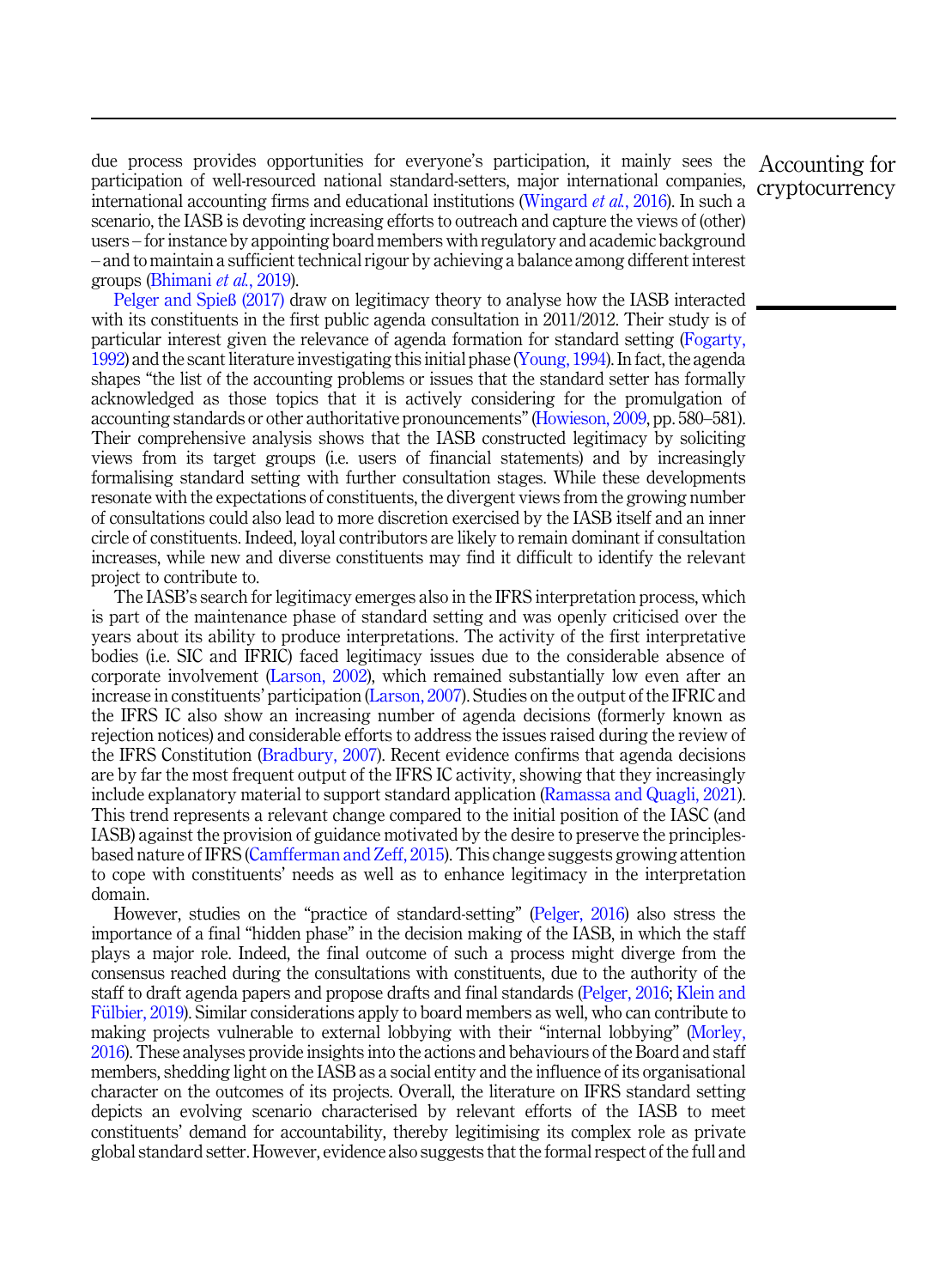fair consultation principle does not necessarily lead to substantial effects in terms of standard setting decisions, while inevitably lengthening the standard-setting process.

Our paper contributes to the literature on this under-researched area by exploring how the IASB has dealt with the emerging issue of accounting for cryptocurrencies, with a particular focus on constituents' expectations and the motivations underlying its regulatory response.

# 4. Research design

#### 4.1 Aim and theoretical approach

Our analysis aims at interpreting how the IASB has dealt with the emerging issue of accounting for cryptocurrencies by responding to the following research questions:

What are the regulatory approach adopted by the IASB to deal with the emerging issue of accounting for cryptocurrency and its underlying motivations?

How and to what extent has the IASB regulatory response met its constituents' expectations on this issue?

To answer these questions, we investigate the path that led the IASB to issue an agenda decision, its motivations and the IFRS constituents' expectations by mobilising the regulatory space as a method theory ([Lukka and Vinnari, 2014](#page-24-0)). Hence, in our study, the regulatory space plays the role of a meta-level conceptual system, which originates from another field (e.g. political studies) and offers a vocabulary and syntax that are applicable to another disciplinary domain (i.e. accounting standard setting). In doing so, we consider that the formation of theories can occur at various levels through the theorisation of metaphors, differentiation, or concepts [\(Llewellyn, 2003\)](#page-24-0) and use the theoretical concept of regulatory space to offer an alternative perspective and gain new insights into accounting standard setting [\(Lukka and Vinnari, 2014\)](#page-24-0).

Accounting studies have fruitfully used this theoretical lens, which is particularly pertinent to our analysis since accounting standard setting is a political process, and as such, it involves the contest for power between actors in a notional regulatory space that is available for occupation. Regulatory spaces are contested arenas and their occupants are continually involved in quests to mark the field with their own imprimatur ([Malsch and](#page-24-0) [Gendron, 2011\)](#page-24-0). The shape of the space and the distribution of power between the actors can be better understood by looking at how organisations enter the regulatory space and defend their position within it ([Hancher and Moran, 1989](#page-23-0)). In doing so, organisations can adopt strategic responses [\(Oliver, 1991](#page-24-0)), which can alter over time in response to, or in anticipation of, the strategic actions of the other actors ([Canning and O](#page-22-0)'Dwyer, 2013). Regulators largely adopt compromise or acquiescence strategies in case of aggressive regulatees' resistance ([Shapiro and Matson, 2008](#page-25-0)) but can also enrol defiance strategies to repel such resistance ([Canning and O](#page-22-0)'Dwyer, 2013).

In such a dynamic arena, the contest for power is a key element [\(Hancher and Moran, 1989\)](#page-23-0) and its analysis requires particular attention to (1) the actors involved in open conflicts; (2) the issues they mobilise and those they avoid; and (3) the discursive context [\(Malsch and](#page-24-0) [Gendron, 2011](#page-24-0)). Against such a contested background, the shape and outputs of the regulatory space are influenced by five dimensions and their interactions: (1) the national peculiarities in terms of legal and political culture; (2) the historical moment; (3) the dominant organisational forms in the regulatory arena; (4) inter-organisational linkages; and (5) the nature of the issues which are negotiated ([Hancher and Moran, 1989;](#page-23-0) [Gatti and Poli, 2018](#page-23-0)). In our study, the peculiarities of the legal and political cultures are a relevant factor for the IASB as a private global standard setter that is confronted with demands from various constituents and jurisdictions. Additionally, the nature of the issue negotiated (i.e. accounting for cryptocurrency holdings) and the historical moment (i.e. the early stage of cryptocurrency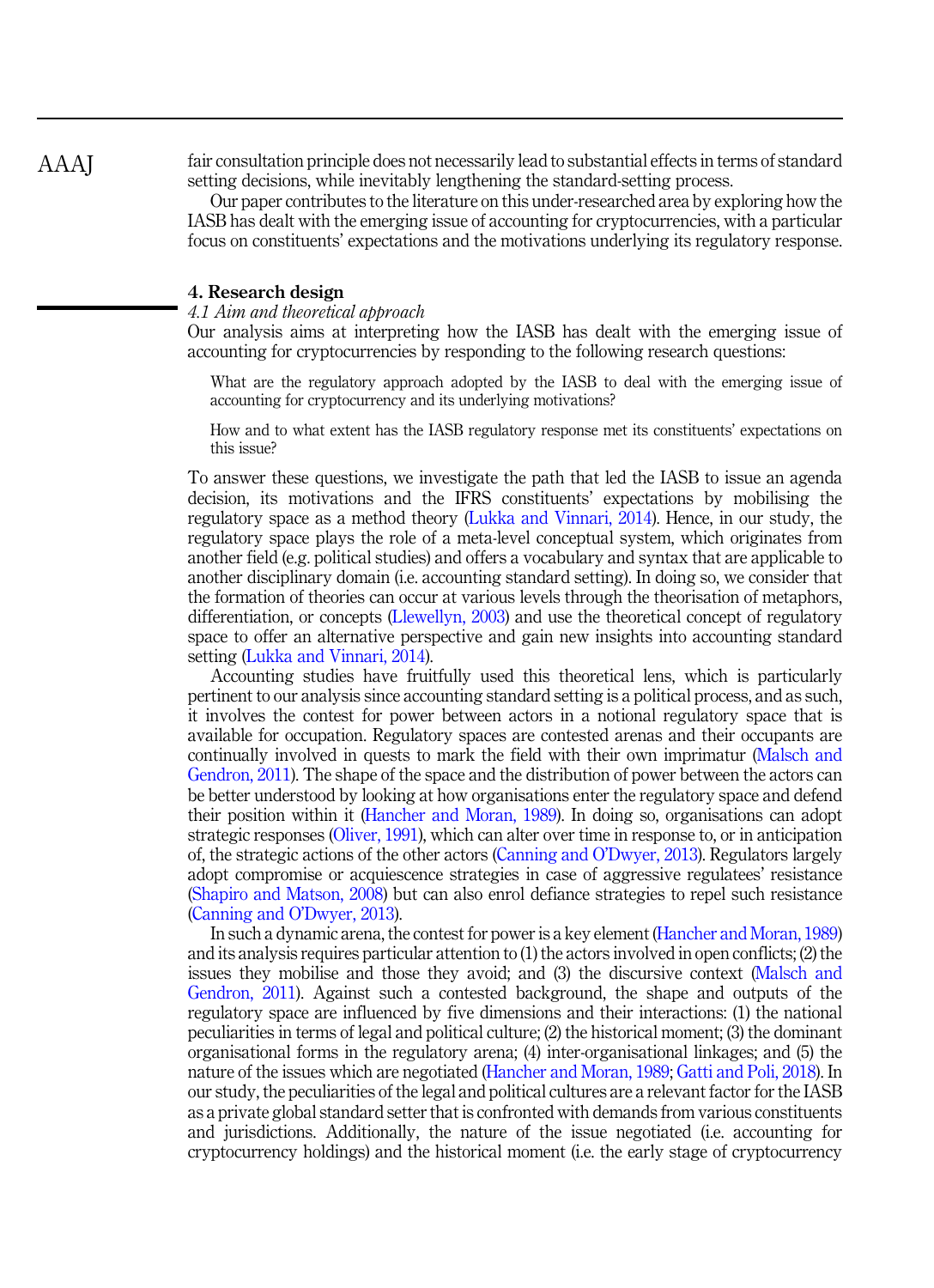development) are important aspects for our investigation of accounting standard setting in Accounting for times of technological change.

The theoretical lens of regulatory space has also been applied to explore the standard setter's agenda formation, which is particularly relevant for our study ([Young, 1994\)](#page-25-0). This analysis focuses on the Financial Accounting Standards Board (FASB) in the US context and reveals that the agenda formation is a complex part of standard setting rather than a yes/no action. In other words, accounting problems do not arise naturally but need to be constructed as problems by the members of the regulatory space. In such a perspective, agenda formation is a key part of the process of accounting change, which requires that (1) accounting issues are constructed as accounting problems, (2) accounting problems are constructed as appropriate for standard setting and (3) solutions are constructed as appropriate resolutions to the specific accounting problem. The agenda formation generates competition between rival regulators for the control of the regulatory space [\(Walker and Robinson, 1994\)](#page-25-0). Both individuals, such as standard board members and technical staff and political institutions are found to exert a considerable influence on the agenda formation ([Howieson, 2009\)](#page-23-0), consistent with the idea that people, organisations and events that act upon accounting and accounting practices construct the regulatory space [\(Young, 1994\)](#page-25-0).

In such a perspective, an understanding of accounting standard setting cannot be isolated from the analysis of the accounting claims and expectations of constituents about standard setters' responses, that construct a regulatory space for an accounting change. Additionally, regulators set their agenda interpreting the expectations about their role and purpose rather than simply responding to pressures from other actors in the space. In this regulatory arena, the desire of standard setters to construct or maintain legitimacy [\(Artiach](#page-21-0) et al., 2016; [Gillis](#page-23-0) et al.[, 2014](#page-23-0); [Pelger and Spie](#page-25-0)ß, 2017) can heavily affect their responses to constituents' expectations. However, the output of the regulatory space depends on several factors, including how the dialogue between the space occupants unfolds. Constructing accounting issues as accounting problems is not enough to obtain the desired standard setter response, as accounting problems must also be constructed as appropriate for standard-setting activity through accounting claims (e.g. reliability, relevance, etc.) ([Young, 1994](#page-25-0)).

Drawing on this theoretical approach, we examine the debate between the IFRS bodies and their constituents to reveal the construction of the accounting problem by the occupants of regulatory space and to discuss the final decision of the IASB with respect to its constituents' expectations.

#### 4.2 Methodology

To achieve its aims, the investigation makes use of an extensive thematic analysis performed on public written documents, meetings audio-recordings and 23 comment letters regarding the discussion on accounting for cryptocurrency holdings within the IASB, its various bodies and its constituents. The documents and recordings are gathered from the IASB official website [\(www.ifrs.com](http://www.ifrs.com)) and cover the period from the first request for guidance on accounting for cryptocurrency to the IASB in 2015 up to June 2019, when the IFRS bodies took their first official position on cryptocurrency holdings with an agenda decision by the IFRS IC. The written documents include the IFRS IC tentative and final agenda decisions; the summaries of meetings held by the IASF, the IFRS IC, the ASAF and the EEG , including the agenda papers and any presentation by national standard setters at the meetings. The audio-recordings include the IASB and IFRS IC public meetings held from January 2016 to June 2019 and were all transcribed for the analysis ([Table 1](#page-11-0)). Finally, the 23 comment letters in response to the tentative agenda decision, as sent by various constituents ([Table 2\)](#page-12-0), were also included in the analysis.

Thematic analysis is the analytical approach chosen to explore the various written documents, letters and transcribed meetings recordings as it provides a means to closely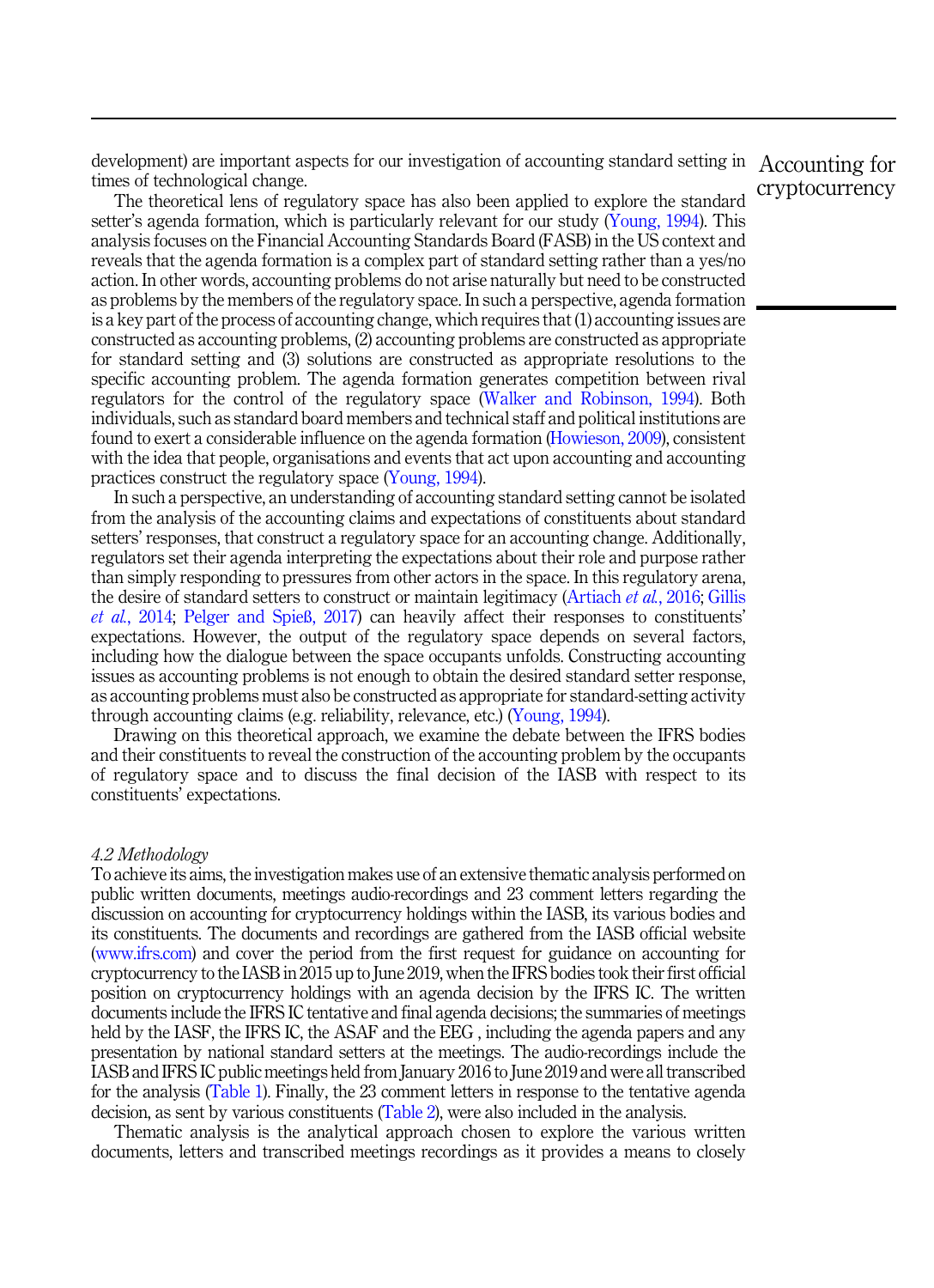<span id="page-11-0"></span>

|                                | Source                                                                           | Details                                                                                                                        |
|--------------------------------|----------------------------------------------------------------------------------|--------------------------------------------------------------------------------------------------------------------------------|
|                                | IASB's standards and framework cited in the<br>debate on cryptocurrency holdings | Conceptual framework, IAS 2, IAS 8, IAS 25, IAS 38, IFRS 9                                                                     |
|                                | IFRS IC agenda decisions                                                         | Tentative and final agenda decisions on cryptocurrency<br>holdings                                                             |
|                                | Comment letters                                                                  | Comment letters following the IFRS IC tentative agenda<br>decision (see Table 2)                                               |
|                                | Public documents of IASB meetings<br>Public documents of IFRS IC meetings        | Agenda papers, meeting summaries and IASB updates*<br>Agenda papers, meeting summaries and IFRIC updates*                      |
|                                | Public documents on ASAF meetings                                                | Agenda papers (including documents issued by national<br>standard setters and accounting profession) and meeting<br>summaries* |
|                                | Public documents of EEG meetings                                                 | Agenda papers (including documents issued by national<br>standard setters and accounting profession) and meeting<br>summaries* |
|                                | Public documents of the 2015 IASB agenda<br>consultation                         | Request for views and feedback statement*                                                                                      |
|                                | Audio recordings of IASB and IFRS IC                                             | Audio recordings of public meetings from 2016 to 2019*                                                                         |
| Table 1.<br>Summary of sources | meetings<br><b>Note(s):</b> * Meeting dates are reported in Table 3              |                                                                                                                                |
|                                |                                                                                  |                                                                                                                                |

inspect texts to highlight recurrent themes pertinent to the phenomenon under study [\(Bowen,](#page-22-0) [2008;](#page-22-0) [Boyatzis, 1998](#page-22-0); [Fereday and Muir-Cochrane, 2006](#page-23-0)). To such end, the analytical approach entails the coding of the texts to label recurring themes and highlight their relationships. An initial list of coding based on theory-derived categories can be prepared before approaching the texts. In this investigation, the coding is informed on the triptych "issue-problem-solution" from regulatory space theory. As a result, the texts were coded to identify emerging themes that can be related to the issue of accounting for cryptocurrency, its translation (or not) into an accounting problem and the solution offered by the IASB to respond to its constituents' expectations. The coding has focused on cryptocurrency, rather than crypto-assets, being the former the object of the debate within the IASB and its constituents. Indeed, the accounting for crypto-assets pertains to a more recent – and still open – debate among accounting academics and practitioners (see EFRAG Discussion paper, 2019), it also involves the consideration of crypto-liabilities and entails different entries and valuation practices.

Codes emerged from the initial reading of the entire set of documents and focussed on identifying and categorising key themes emerging from the debate within IASB, IFRS IC and constituents regarding the construction of the cryptocurrency accounting problem and the IASB response to constituents' expectations. Whenever new codes suggested new themes during the analytical process, all previously scrutinised sources were re-assessed ([Bowen, 2008\)](#page-22-0). The two authors performed the coding process separately and subsequently compared their theme lists to identify common themes, discuss differences and reach a consensus on the main themes [\(Parker and Roffey, 1997](#page-24-0)). The discussion and comparison of themes have demonstrated that the coding process culminated in a saturation point, where more and new data did not provide new information but ensured replication of identified themes [\(Bowen, 2008\)](#page-22-0).

# 5. Insights from the debate on accounting for cryptocurrency

The analysis of the development of the IFRS cryptocurrency project, from the initial demand for standard setting to the finalisation of the IFRS IC agenda decision, has shed light on the IASB's response to the accounting problem of cryptocurrency holdings constructed by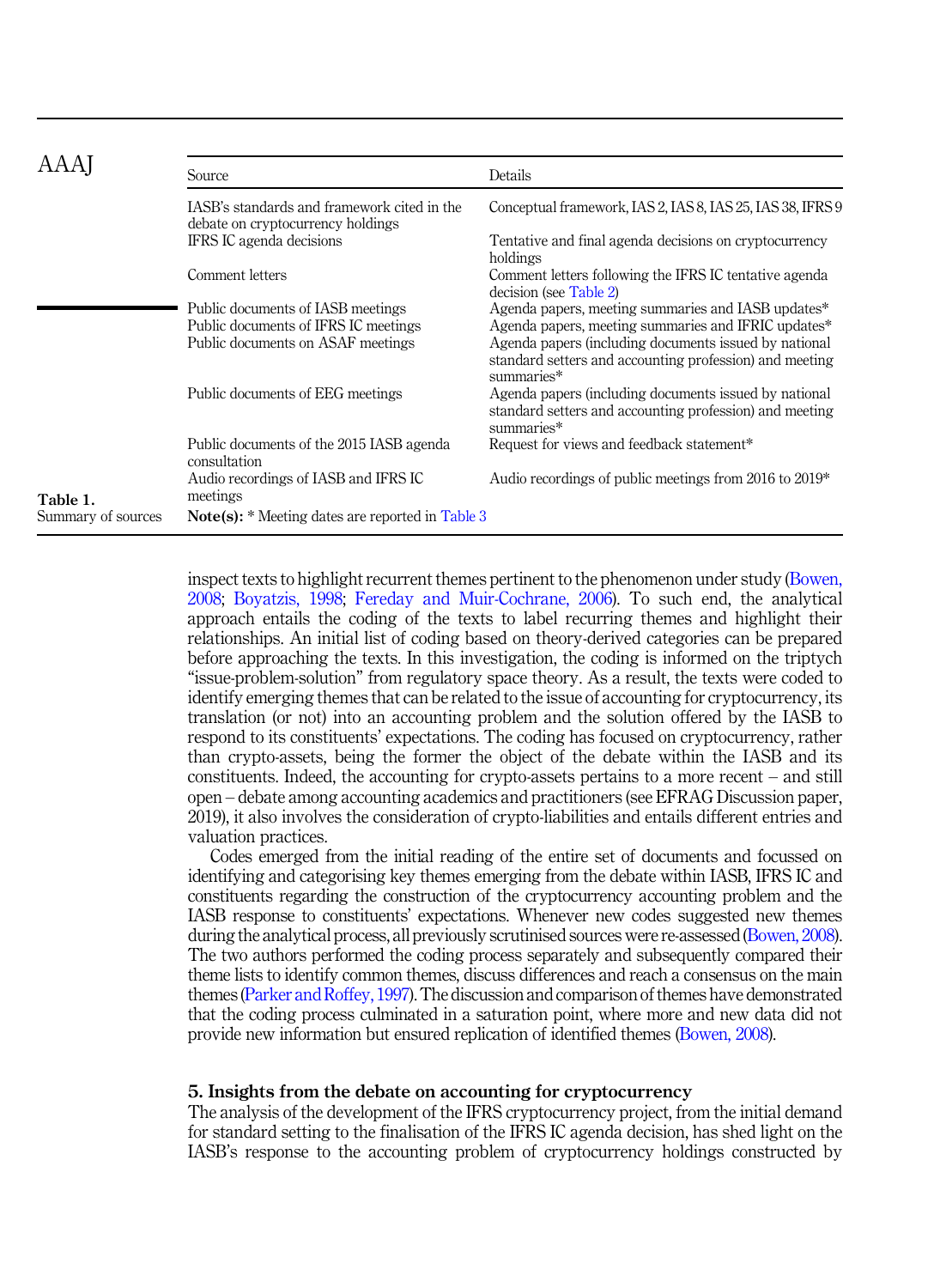<span id="page-12-0"></span>

| Respondent                                                                                                                | Category                                     | Country                   | Date                 | Accounting for<br>cryptocurrency |
|---------------------------------------------------------------------------------------------------------------------------|----------------------------------------------|---------------------------|----------------------|----------------------------------|
| Accounting standards board of Japan (ASBJ)                                                                                | National standard<br>setter                  | Japan                     | 29/04/19             |                                  |
| Canadian securities administrators (CSA) - chief<br>accountants committee                                                 | Securities<br>commission                     | Canada                    | 02/05/19             |                                  |
| David hardidge                                                                                                            | Accounting<br>consultant                     | Australia                 | 08/05/19             |                                  |
| International organization of securities commissions<br>(IOSCO)                                                           | Securities<br>commission                     | International             | 09/05/19             |                                  |
| Accounting standards board (AcSB)                                                                                         | National standard<br>setter                  | Canada                    | 08/05/19             |                                  |
| International air transport association (IATA)<br>Accounting research and development foundation (ARDF) National standard | Industry association International<br>setter | Taiwan                    | 10/05/19<br>13/05/19 |                                  |
| The institute of chartered accountants of India (ICAI)                                                                    | Professional<br>association                  | India                     | 10/05/19             |                                  |
| Korea accounting standards board (KASB)                                                                                   | National standard<br>setter                  | Korea                     | 14/05/19             |                                  |
| Deloitte touche tohmatsu limited (DTTL)<br>Comitê técnico IFRS universidad de Chile                                       | Accounting firm<br>Academic<br>institution   | UK-international<br>Chile | 14/05/19<br>14/05/19 |                                  |
| Malaysian accounting standards board (MASB)                                                                               | National standard<br>setter                  | Malaysia                  | 15/05/19             |                                  |
| Accounting standards committee of Germany (ASCG)                                                                          | National standard<br>setter                  | Germany                   | 15/05/19             |                                  |
| Grant thornton international                                                                                              | Accounting firm                              | UK-international          | 15/05/19             |                                  |
| National board of accountants and auditors (NBAA)                                                                         | Professional<br>association                  | Tanzania                  | 15/05/19             |                                  |
| Comissão de valores mobiliários (CVM)                                                                                     | Securities<br>commission                     | Brazil                    | 15/05/19             |                                  |
| Brane inc                                                                                                                 | Preparer                                     | Canada                    | 15/05/19             |                                  |
| Chamber of digital commerce                                                                                               | Industry association US                      |                           | 15/05/19             |                                  |
| Mexican financial reporting standards board                                                                               | National standard<br>setter                  | Mexico                    | 15/05/19             |                                  |
| The Indonesian FASB                                                                                                       | National standard<br>setter                  | Indonesia                 | 14/05/19             |                                  |
| Mazars [late comment letter]                                                                                              | Accounting firm                              | France-<br>international  | 15/05/19             |                                  |
| The Italian standard setter (OIC)] [late comment letter]                                                                  | National standard<br>setter                  | Italy                     | 30/05/19             |                                  |
| Hong Kong institute of certified public accountants<br>(HKICPA) [late comment letter]                                     | Professional<br>association                  | Hong Kong<br>(China)      | 30/05/19             | Table 2.<br>Comment letters      |

constituents. The analysis has identified two different phases. The first phase entailed raising the issue and constructing the accounting problem, from the first discussion on cryptocurrency between the IASB and its constituents up to the decision of the IASB to ask the IFRS IC for an agenda decision on the matter. The second phase covers the solution offered by the IASB to respond to its constituents' expectations, encompassing the issuance of the tentative agenda decision by the IFRS IC, the consultation period and the finalisation of the agenda decision.

# 5.1 The cryptocurrency holdings accounting problem

Accounting for cryptocurrency holdings under IFRS has been the topic of several discussions and consultations between IFRS bodies and constituents in the last few years ([Table 3\)](#page-13-0).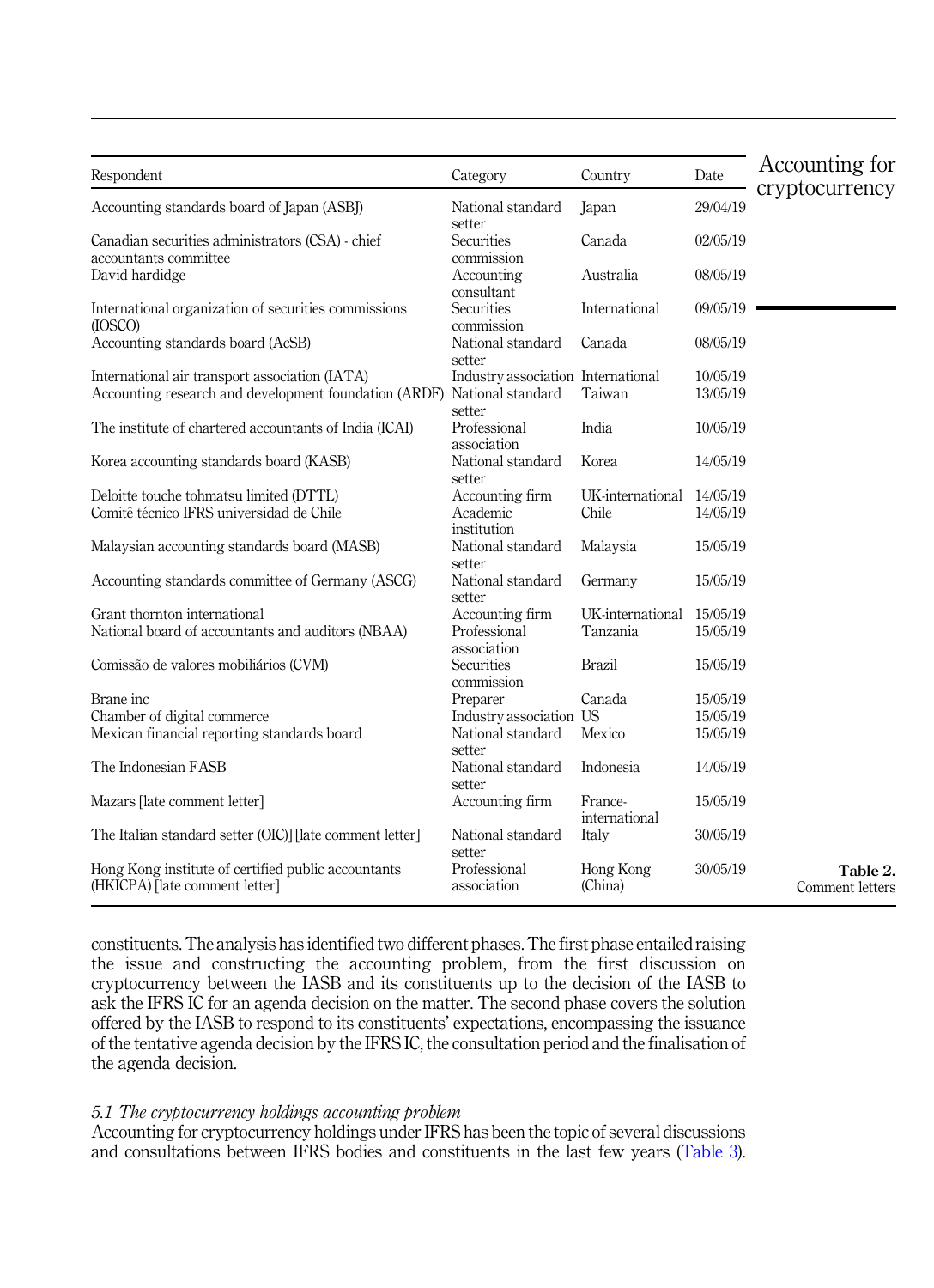<span id="page-13-0"></span>

| AAAI                                                                                              | Date                 | Event                                                                                                                                                                                                                                       |
|---------------------------------------------------------------------------------------------------|----------------------|---------------------------------------------------------------------------------------------------------------------------------------------------------------------------------------------------------------------------------------------|
|                                                                                                   | 2015                 | Some national standard setters respond to the IASB agenda consultation raising the issue of<br>accounting for cryptocurrency holdings                                                                                                       |
|                                                                                                   | 19 April 2016        | IASB meeting: The IASB asks the issue to be brought back for further consideration                                                                                                                                                          |
|                                                                                                   | 18 May 2016          | IASB meeting: The staff proposes the IASB to ask further information to national standard<br>setters raising the issue to decide whether carrying out research on the topic                                                                 |
| March 2018<br>16-17 April<br>2018<br>$11-12$ sept<br>2018<br>$14 - 15$ Nov<br>2018<br>15 Mar 2019 | 8-9 Dec 2016         | Meeting of the ASAF: AASB introduces a paper on cryptocurrency asking members for their<br>views on whether and how the board should address digital currency issues. It recommends<br>only monitoring the issue.                           |
|                                                                                                   | 23–24 Jan 2018       | IASB Meeting: The board discusses whether adding a project on commodity loans and<br>related transactions, including digital currencies                                                                                                     |
|                                                                                                   |                      | ASBJ issued a standard on digital currencies                                                                                                                                                                                                |
|                                                                                                   |                      | Meeting of the ASAF                                                                                                                                                                                                                         |
|                                                                                                   |                      |                                                                                                                                                                                                                                             |
|                                                                                                   | 16 May 2018          | Meeting of the IASB EEG                                                                                                                                                                                                                     |
|                                                                                                   | 17 July 2018         | IASB meeting: The board decided to ask the committee to provide further information about<br>how an entity might apply existing IFRS standards in determining its accounting for<br>holdings of cryptocurrencies and initial coin offerings |
|                                                                                                   |                      | IFRS IC meeting: The IFRS IC discusses how an entity might apply existing IFRS standards                                                                                                                                                    |
|                                                                                                   |                      | to account for holdings of cryptocurrencies and initial coin offerings                                                                                                                                                                      |
|                                                                                                   |                      | It also suggests the board that standard-setting is necessary for holdings of<br>cryptocurrencies                                                                                                                                           |
|                                                                                                   |                      | IASB meeting: The board decided not to add to its work plan a project. It decided to ask the                                                                                                                                                |
|                                                                                                   |                      | committee to consider publishing an agenda decision (eight-seven in favour of the decision)                                                                                                                                                 |
|                                                                                                   | 5–6 Mar 2019         | <b>IFRS IC</b> meeting                                                                                                                                                                                                                      |
|                                                                                                   |                      | IFRS IC publishes a tentative agenda decision "holdings of cryptocurrencies"                                                                                                                                                                |
|                                                                                                   | 15 May 2019          | Deadline for submitting comment letters in response to the tentative agenda decision                                                                                                                                                        |
| Table 3.<br>Debate timeline                                                                       | $11-12$ June<br>2019 | IFRS IC meeting: The committee finalises the publication of its agenda decision "holdings of<br>cryptocurrencies"                                                                                                                           |

In these consultations, national standard setters construct the accounting issue of cryptocurrency holdings as an accounting problem, progressively forming an expectation of specific IFRS requirements for this emerging and peculiar class of assets.

The issue of accounting for holdings of cryptocurrencies emerged for the first time during the 2015 IASB agenda consultation, as suggested by the Canadian Accounting Standards Board, the New Zealand Accounting Standards Board, and the Asia-Oceania Standard-Setters Group. In April 2016, the IASB discussed the possibility to add a cryptocurrency project to its agenda and asked constituents to provide insights on accounting-related issues of cryptocurrency holdings. This way, the Board gathered the main items in need of research, which is usually the first stage of standard setting.

In response to the call, in December 2016, the Australian Accounting Standards Board (AASB) [\[8\]](#page-21-0) presented its view on cryptocurrency holdings at the ASAF. The AASB confirmed that cryptocurrencies do not meet the definition of cash or financial asset under existing IFRS, rather they can be classified as intangible assets, as per IAS 38 definition or, inventory, if held for sale, as per IAS 2 definition. However, the AASB called for standard setting activity for cryptocurrency assets due to the inappropriateness of using IAS 38 as it does not allow measurement at fair value through profit and loss (FVTPL). Most of the ASAF members agreed that a standard-setting project was inappropriate due to cryptocurrency being in its infancy but asked the Board to keep monitoring the phenomenon. The discussion re-opened in January 2018 due to some developments in the Bitcoin market and new regulatory activities by national standard setters. Indeed, the Japanese standard setter had issued an exposure draft on accounting for cryptocurrencies and the US FASB had undertaken research on the topic.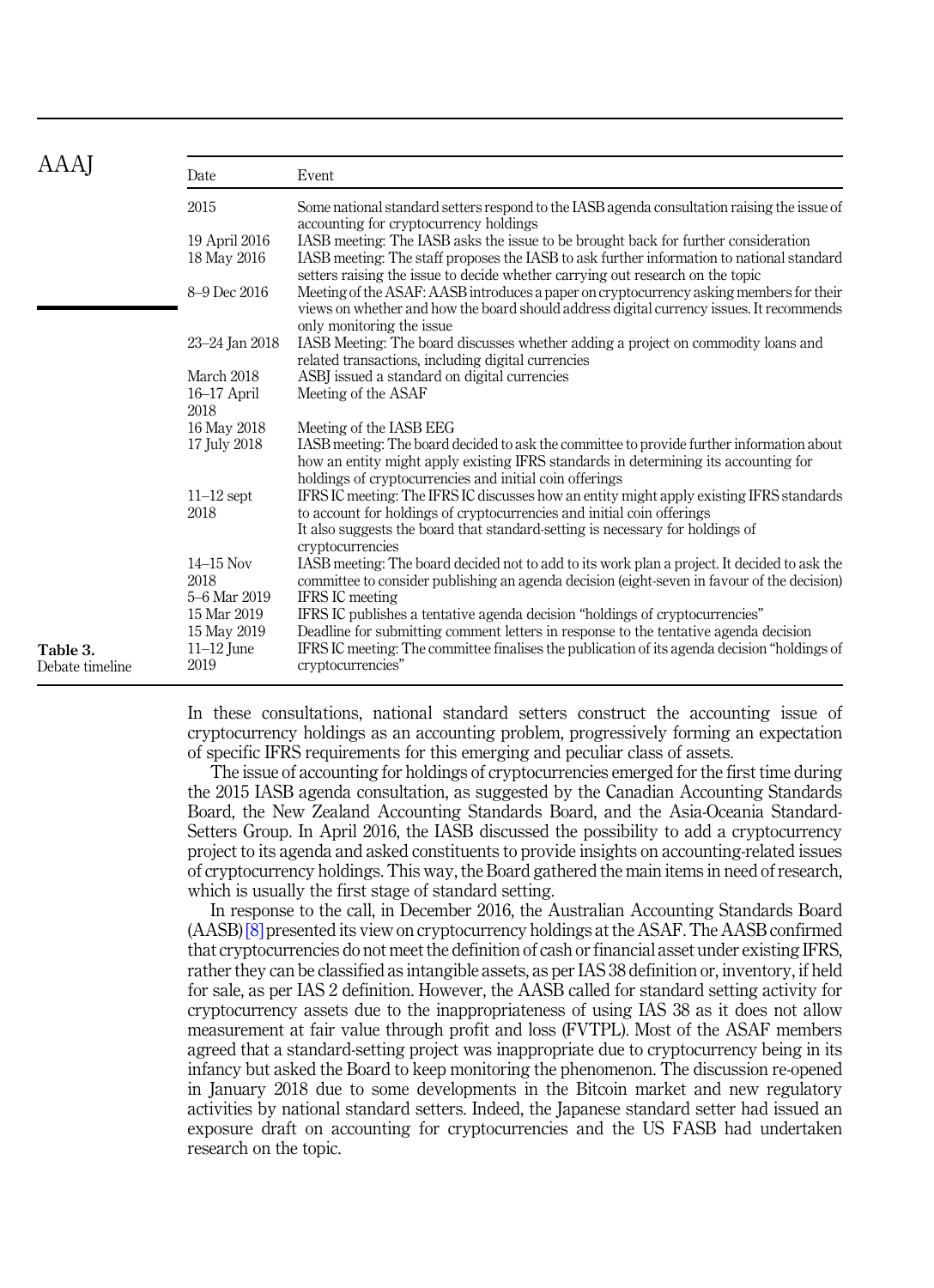The ASAF meeting of April 2018 discussed the insights from national standard setters Accounting for about their guidance on cryptocurrency holdings. The Japanese standard setter (ASBJ) reported its recommendation to measure digital currencies at FVTPL with an active market, or at cost (or at disposal value if lower) otherwise; and highlighted the diversity in practice among Japanese IFRS adopters. A similar approach was adopted by the Korean Accounting Standards Board. However, the diffusion of digital currencies among ASAF members' jurisdictions was mixed, with larger holdings in Canada than in Asia, Oceania and France. France, in particular, asked the IASB for some immediate guidelines based on existing requirements but with a project for a new standard in the long term.

The IASB response, in May 2018, was to question the IFRS IC about the adequacy of existing IFRS standards to provide a faithful representation of cryptocurrency holdings. By checking existing accounting standards for a solution, the Board aimed at verifying whether accounting for cryptocurrencies was an accounting problem appropriate for standard setting, thus deserving specific IFRS requirements. Indeed, the indication of an accounting problem is not sufficient to add such item to the standard setters' agenda, rather the problem must be found appropriate for standard setting [\(Young, 1994\)](#page-25-0).

The IFRS IC in September 2018 concluded that cryptocurrency holdings are not financial assets under the existing IFRS 9, nor equity instruments, as they do not give rise to a contractual right for the holder and they are not a contract that will or may be settled in the holder's own equity instruments. Accordingly, the applicable standard for cryptocurrency holdings was indicated in IAS 2 *Inventories* if they are held for sale in the ordinary course of business, and in IAS 38 *Intangible Assets* in all the other cases [\[9\].](#page-21-0) In the meetings, several IFRS IC's members recognised the limits of applying IAS 38 to cryptocurrency holdings due to the lack of an appropriate FVTPL measurement, thus the IFRS IC outlined some standard setting options for the future. Such options included: (1) removing cryptocurrencies from the scope of IAS 38 and requiring entities to apply IAS 8 Accounting Policies, Changes in Accounting Estimates, Errors; (2) amending IFRS 9 to include cryptocurrencies; (3) developing an investments Standard based on IAS 25 Accounting for Investments; or (4) providing a more specific definition of cash.

As a result, the IASB agreed on the IFRS IC's feedback and confirmed to monitor the development of cryptoassets, without adding any cryptocurrencies project to its work plan. To confirm this line of action, the IASB also required the IFRS IC to publish an agenda decision to provide guidance on the application of the existing IFRS to account for cryptocurrencies holdings. Such a decision was the outcome of a fierce debate within the Board, in which the Chair had to use his casting vote to get it approved with a simple majority (eight out of fourteen Board members). Thus, the Board tentatively concluded that the cryptocurrency issue was not an appropriate accounting problem for new standard setting, deciding to take a position and address it by resorting to existing IFRS requirements.

#### 5.2 The IFRS IC agenda decision: a response to constituents' expectations?

The IFRS IC responded to the IASB request by issuing a tentative agenda decision in March 2019 (with twelve out of fourteen members in favour), substantially confirming its previous opinion on how to apply existing IFRS to cryptocurrency holdings. In the tentative agenda, the IFRS IC describes the cryptocurrencies as assets that meet the definition of assets from existing IFRS, in contrast with the prevalent position in the accounting literature that cryptocurrency is a new class of assets  $(Ram, 2019)$  $(Ram, 2019)$ . However, this view is in line with the Board's intent to maintain the reporting of cryptocurrency holdings under the existing IFRS and contain their specific features within the scope of its standards, even if they were developed before this type of assets even existed.

As required by the due process, the tentative agenda decision was open for comments during a 60-day consultation period, in line with the principle of full and fair consultation.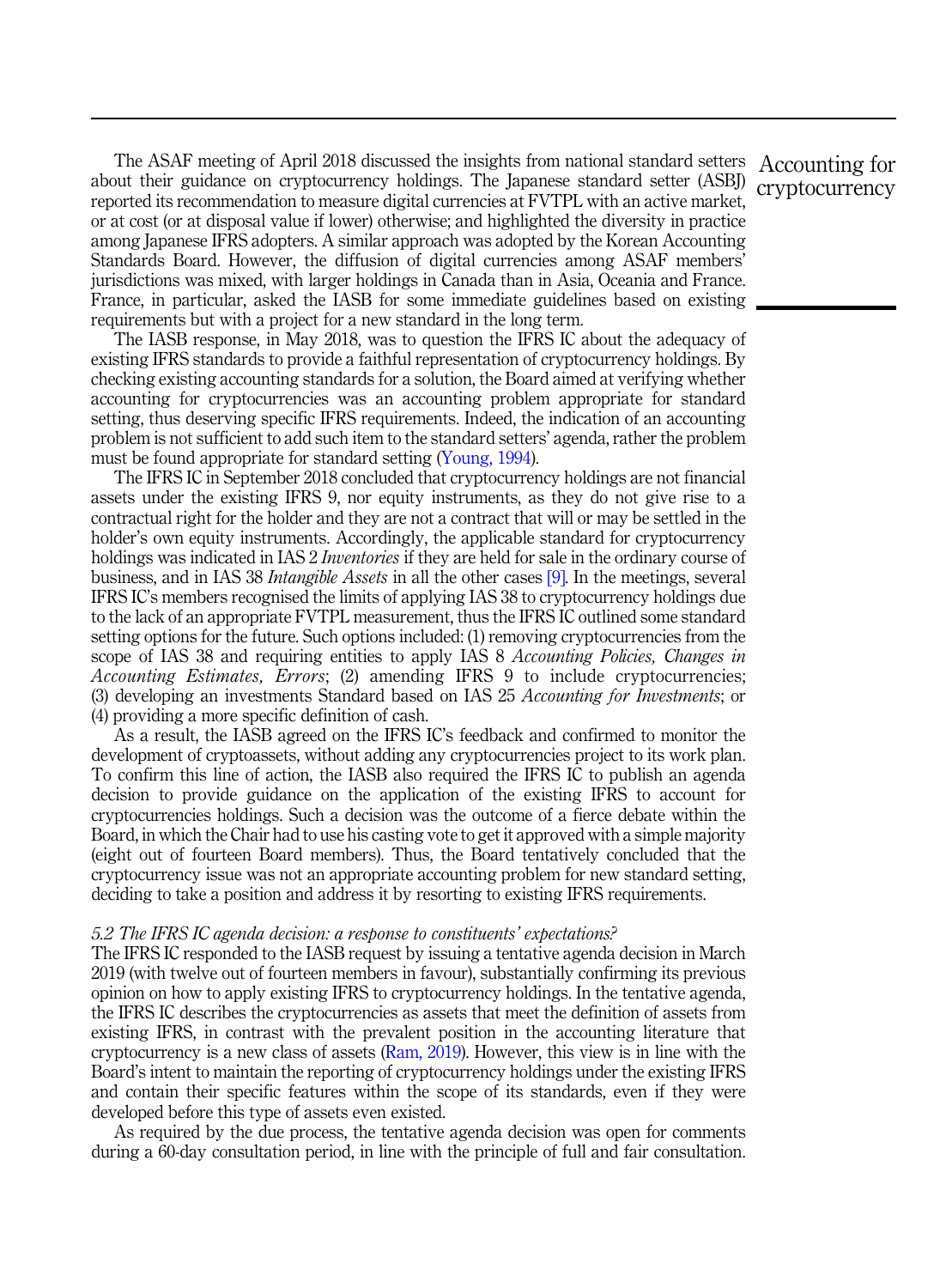The analysis of the 23 comment letters (CL) [\[10\]](#page-21-0) in response to the IFRS IC's tentative agenda decision provides evidence on the reactions of several classes of constituents to the approach of the IASB to the accounting for cryptocurrency holdings. The participation in the public consultation [\(Table 2](#page-12-0)) highlights a significant interest by national standard setters (9 CL), followed by securities commissions (3 CL), professional associations (3 CL), and accounting firms (3 CL). More attention for this topic is gained in Asia-Oceania (8 CL) and North America (4 CL), where cryptocurrencies were more diffused. Such responses reflect the traditionally modest participation of preparers and users in IFRS consultations [\(Durocher](#page-22-0) *et al.*, 2007; [Jorissen](#page-24-0) *et al.*, 2013; [Georgiou, 2010\)](#page-23-0). Indeed, only two comment letters conveyed the views of companies and professionals directly involved in the crytpocurrency industry: the Chamber of Digital Commerce and Brane Inc. However, these constituents tend to be represented by their national jurisdictions or by professional associations, as it happens in the case of the Chamber of Digital Commerce, which is the world's leading trade association representing more than 200 organisations in the digital asset and blockchain industry.

Three main themes arise from the constituents' letters and provide insights on the different views about the proposed "solution" of the tentative agenda decision: (1) technical analysis of the tentative agenda decision; (2) appropriateness of the accounting guidance in the agenda decision; and (3) proposals for future standard setting on the topic. Most respondents consider the technical analysis of the IFRS IC formally correct, but they also raise major concerns about the content of the agenda decision, mainly due to its reporting outcomes. A clear example of this position is expressed in the CL from the Japanese standard setter:

We agree with the interpretation provided in the tentative agenda decision regarding the application of existing IFRS Standards. However, we believe that the application of existing IFRS Standards, as stated, may result in inappropriate outcomes which do not provide the most relevant information, from the viewpoint of relevant financial reporting. Accordingly, considering the social impact of cryptocurrencies and the priority within the IASB's standard-setting projects, we believe that IFRS Standards need to be amended in a timely manner. (CL 1, p. 1)

This concern was also exacerbated because some respondents noticed that it was already expressed in public meetings by IASB and IFRS IC members, thereby questioning the actual position of the Board. As clearly shown by one respondent:

We note that several IFRS IC members and IASB Board members have expressed significant concern in public meetings about whether IAS 38 provides the most useful information, if applied to holdings of cryptocurrencies. We share these concerns. If the IFRS IC ultimately believes that IAS 38 is not an appropriate standard, then in our view, the IFRS IC should not issue the TAD. (CL 2, p. 2)

While it is not always clear whether these letters were in full disagreement with the agenda decision, the IFRS IC analysis on the letters states that seven respondents gave a positive opinion both on the technical analysis and the choice of finalising the agenda decision. However, some of those letters show substantial criticism to the soundness of the agenda decision. For instance, one of those states:

Whilst we can understand where the IFRS IC landed and why and how it landed there, we feel uncomfortable with the robustness and the relevance of that agenda decision. [...] We completely understand the limited mandate of the IFRS IC in this regard, but we believe that starting and ending a debate on something that is just evolving in different shape and form does unduly narrow the discussion. This all seems to suggest that the subject is sitting better with the Board who can apply a fresh look into this (CL 13, p. 3)

Only four letters (CL 8, CL 10, CL 12 and CL 15) out of the 23 explicitly express a full agreement with the agenda decision without advancing any proposals for the future. 17 respondents explicitly recommend a future inclusion of accounting for cryptocurrency in the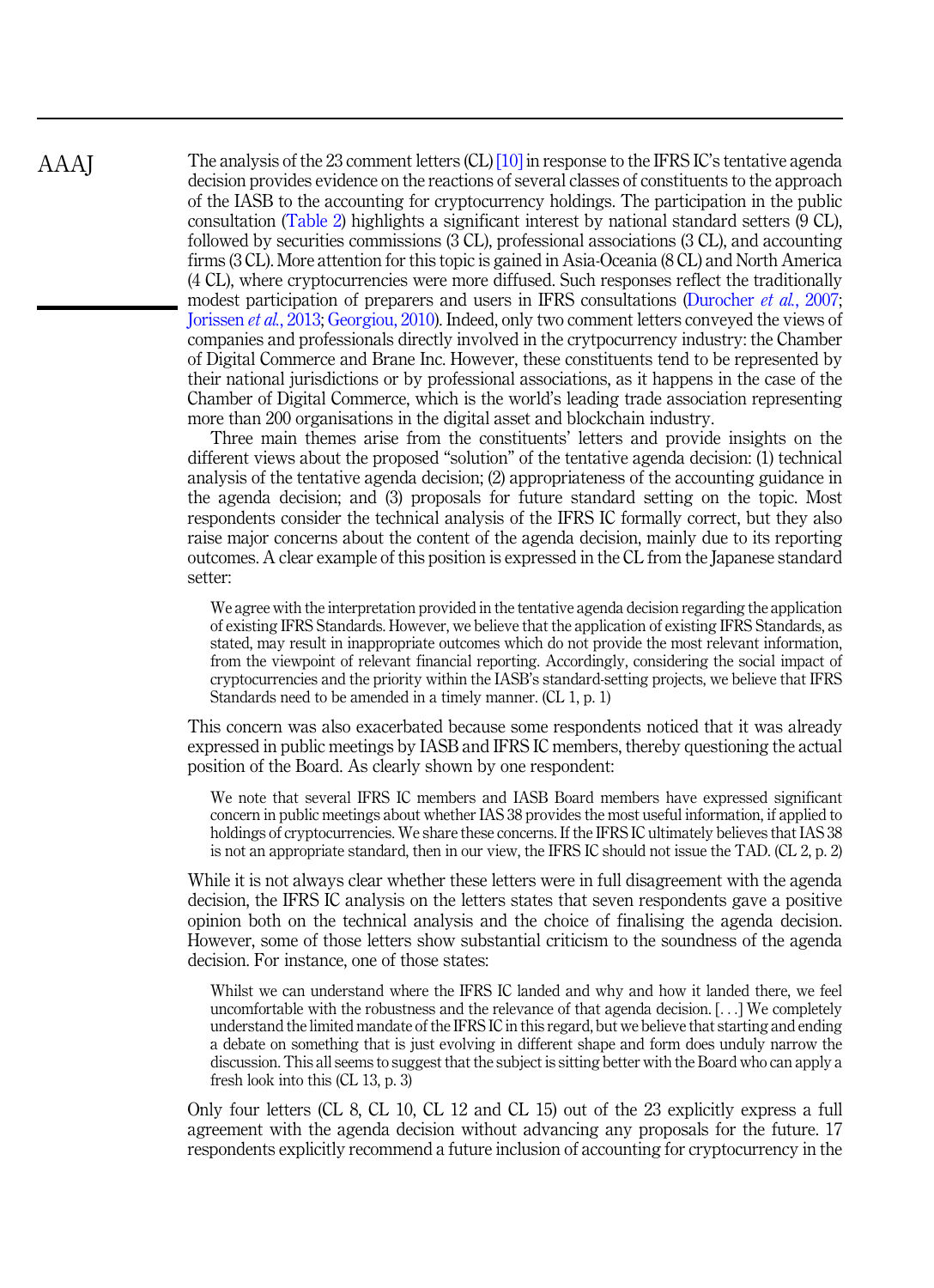agenda consultation, lamenting the inappropriateness of the IFRS IC solution using IAS 38. Accounting for Indeed, the letters underline that IAS 38 fails in fairly representing cryptocurrencies as it does not to allow FVTPL measurement, which instead is depicted as the most informative approach. As a consequence, respondents suggest alternative solutions such as new standard setting (10 constituents) or other less radical (and time consuming) options. These alternatives include narrow-scope amendments of existing IFRS, such as removal of cryptocurrency holdings from the scope of IAS 38 due to cryptocurrencies being a new kind of asset (four constituents), as shown in the following example:

In relation to content, we understand that the TAD [tentative agenda decision] portraits a narrow and ultra-positivistic interpretation of IAS 38 by focusing only on the definitional elements of IAS 38 (identifiable, non-monetary and without physical substance) and disregarding its initial purpose when determining its applicability to cryptocurrencies (teleological approach). [...] In conclusion, the tentative of using the current Standards for framing a new type of assets they were not designed for creates technical inconsistencies only resolvable through a comprehensive standard-setting process conducted by the IASB Board. (CL 16, pp. 2–3).

Some respondents explicitly acknowledge the need for time to monitor the evolution of cryptocurrencies by suggesting alternative solutions for the short term, in view of a wider standard-setting project in the long term. They urge the IFRS IC to take into consideration the distinctive features of cryptocurrencies and to provide guidance paying attention to the economic substance of operations rather than to how they fit into standards developed for other classes of assets. To this end, they recommend using the flexibility offered by the IFRS by relying more on the Conceptual Framework ([IASB, 2018](#page-23-0)) (CL 7) or allowing preparers to exercise discretion following IAS 8 (para 10–11) in view of a future standard-setting project by the Board (CL 9).

Overall, most respondents seem to share the view that accounting for cryptocurrency holdings is not properly addressed by this agenda decision, even if they have different positions about the appropriateness of this intermediate solution and other alternatives looking forward to a more long-term project. The need for monitoring cryptocurrency evolution to develop a better understanding of this multifaceted phenomenon emerges in many CL, especially in consideration of the future decisions on the matter by central banks and fiscal authorities (CL 13), as well as the constant change of cryptocurrencies features, that may affect their nature as assets (CL 10, CL 13). The variety of options proposed by respondents show that the IASB could address the issue in the short term – without a new standard – using different approaches, by intervening on existing IFRS (e.g. a narrow-scope amendment of IAS 38) and/or referring to the principles included in the Conceptual Framework and in IAS 8.

Despite the constituents' criticism, the IFRS IC finalised the agenda decision in June 2019, with 13 out of 14 votes in favour. At that meeting, several members of the IFRS IC stressed that this choice followed the IASB's decision not to add a standard-setting project to its agenda and that it addressed the need to pursue comparability in a non-regulated area. Furthermore, it was consistent with the recommendation of the IFRS IC's staff, whose analysis focused mainly on the technical analysis and summarised other feedback as "Other matters outside the scope of the agenda decision". This point is in line with a strict interpretation of the scope of the IFRS IC's activity in issuing an agenda decision, limited to the correctness of how existing IFRS must be applied in the case under consideration. From this perspective, the IFRS IC had to provide guidance in line with existing IFRS, regardless of the fact that many respondents showed criticism on this approach.

In summary, the IFRS IC agenda decision is currently the official IASB's position on the accounting for cryptocurrency holdings, issued four years after the first time the issue was raised in the IASB agenda consultation. This is not the outcome of standard-setting activity in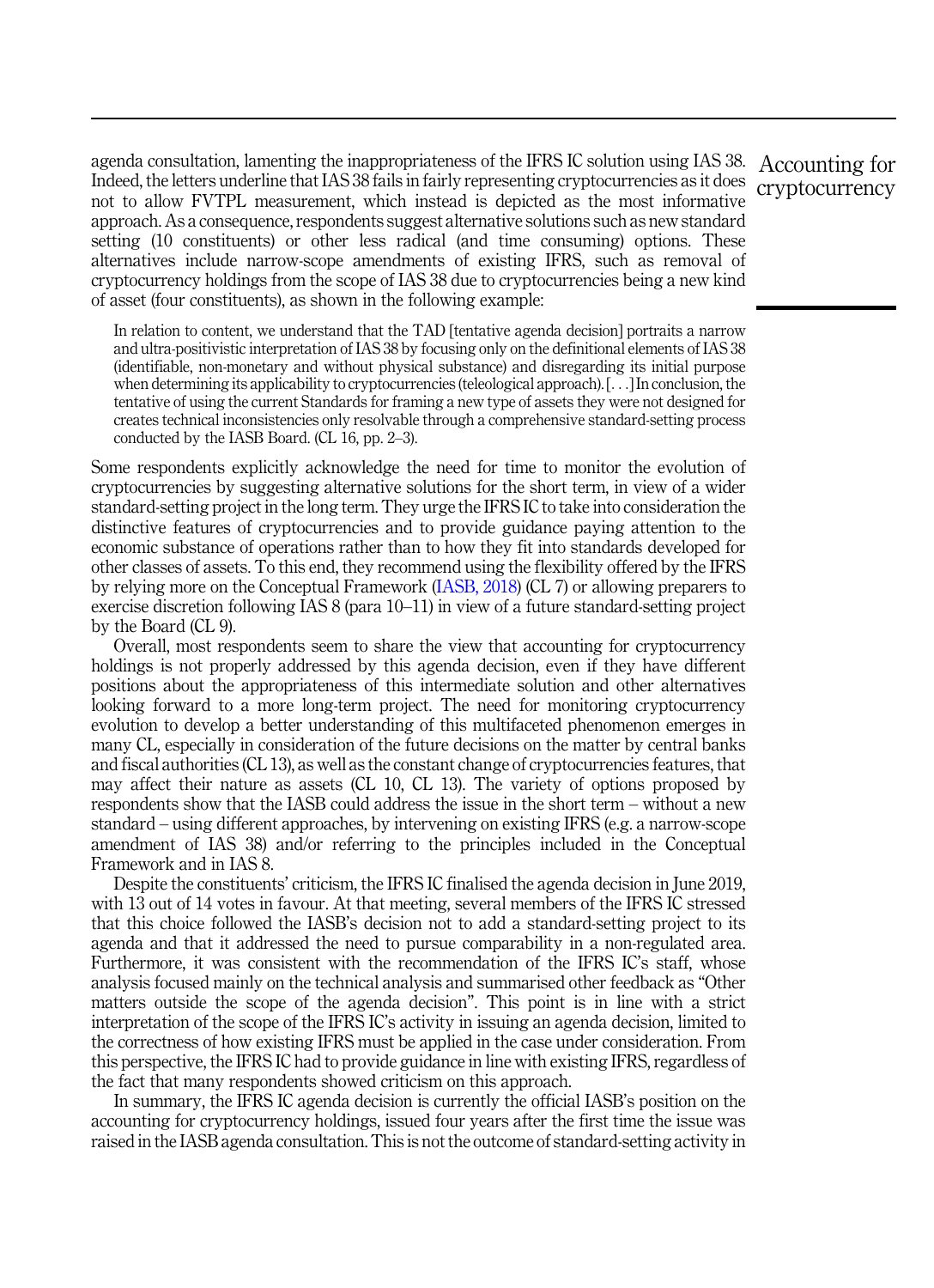a strict sense but constitutes guidance to apply existing IFRS to account for a new and rapidly evolving class of assets. Additionally, the revised Due Process Handbook has later specified that entities are required to apply agenda decisions as they derive their authority from the standards themselves ([IFRS Foundation, 2020,](#page-23-0) par.8.5). As a result, it is now clearer that the controversial guidance of the IFRS IC agenda decision is not simply explanatory material but is mandatory for IFRS adopters.

# 6. IASB response to constituents' expectations: a matter of regulatory space

The analysis of the debate on accounting for cryptocurrencies within the IASB has shed light on how the IASB has dealt with this emerging issue, by identifying its constituents' expectations and the limits of its regulatory response. The theoretical lens of regulatory space is used to interpret the path that led to the agenda decision by the IFRS IC.

The first phase of the analysis shows how the constituents provide their views and expectations in an effort to raise the accounting issue of cryptocurrency holdings within the regulatory space and to construct it as an accounting problem. Initial signs of an accounting issue appeared in the aftermath of the 2015 IASB Agenda consultation, when ASAF members responded to the IASB with mixed opinions on the topic, due to the rapid evolution of cryptocurrencies and the different diffusion of this phenomenon among jurisdictions. As a result, some standard setters (mainly from Asia and Australia) started constructing the cryptocurrency accounting problem, by arguing that literally applying existing IFRS results in an inappropriate reporting outcome due to the lack of FVTPL as a measurement option. Facing the vacuum left by the IFRS on this specific accounting issue, national standard setters autonomously issued local recommendations and requirements as appropriate solutions for accounting for cryptocurrency holdings, thereby attempting to occupy a part of the regulatory space that was not yet occupied by the IASB ([Malsch and Gendron, 2011](#page-24-0)).

In response to these various claims, and pressured by the national initiatives, the Board solicited the views of the constituents who had raised questions regarding a cryptocurrency project in the IASB meetings following the comments to the agenda consultation. By calling for its constituents' contribution, the IASB followed the full and fair consultation principle, thereby preserving its legitimacy by allowing further consultation ([Pelger and Spie](#page-25-0)ß, 2017). However, further pressures from other constituents exacerbated by the issuance of Japanese standards for accounting for digital currencies in March 2018, led the IASB to seek the advice of the IFRS IC about the application of existing IFRS and whether it would provide useful information to investors for decision-making. The outcome of the initial IFRS IC analysis was coherent with the views expressed by the Australian standard setter in December 2016 on how to apply existing IFRS. Several Committee members also shared the national standard setters' criticism on the appropriateness of applying IAS 38 to cryptocurrency holding, as clearly shown in the following agenda paper:

Several Committee members said that applying IAS 38 to holdings of cryptocurrencies would not provide useful information to users of financial statements. Those Committee members expressed concerns about particular aspects of the measurement requirements of IAS 38 if applied to holdings of cryptocurrencies. (Agenda paper 12D, IASB meeting, November 2018).

While in the above comment the IASB recognised cryptocurrency holdings as an accounting issue, the criticism regarding the use of existing IFRS to address it paved the way for further quests in the regulatory space since the IASB did not offer a solution and further increased the uncertainty.

Despite the alternative standard setting options outlined by the IFRS IC, the IASB decided not to add any project to its work plan and asked the IFRS IC for an agenda decision explicitly stating that cryptocurrency holdings must be reported by applying existing IFRS. With this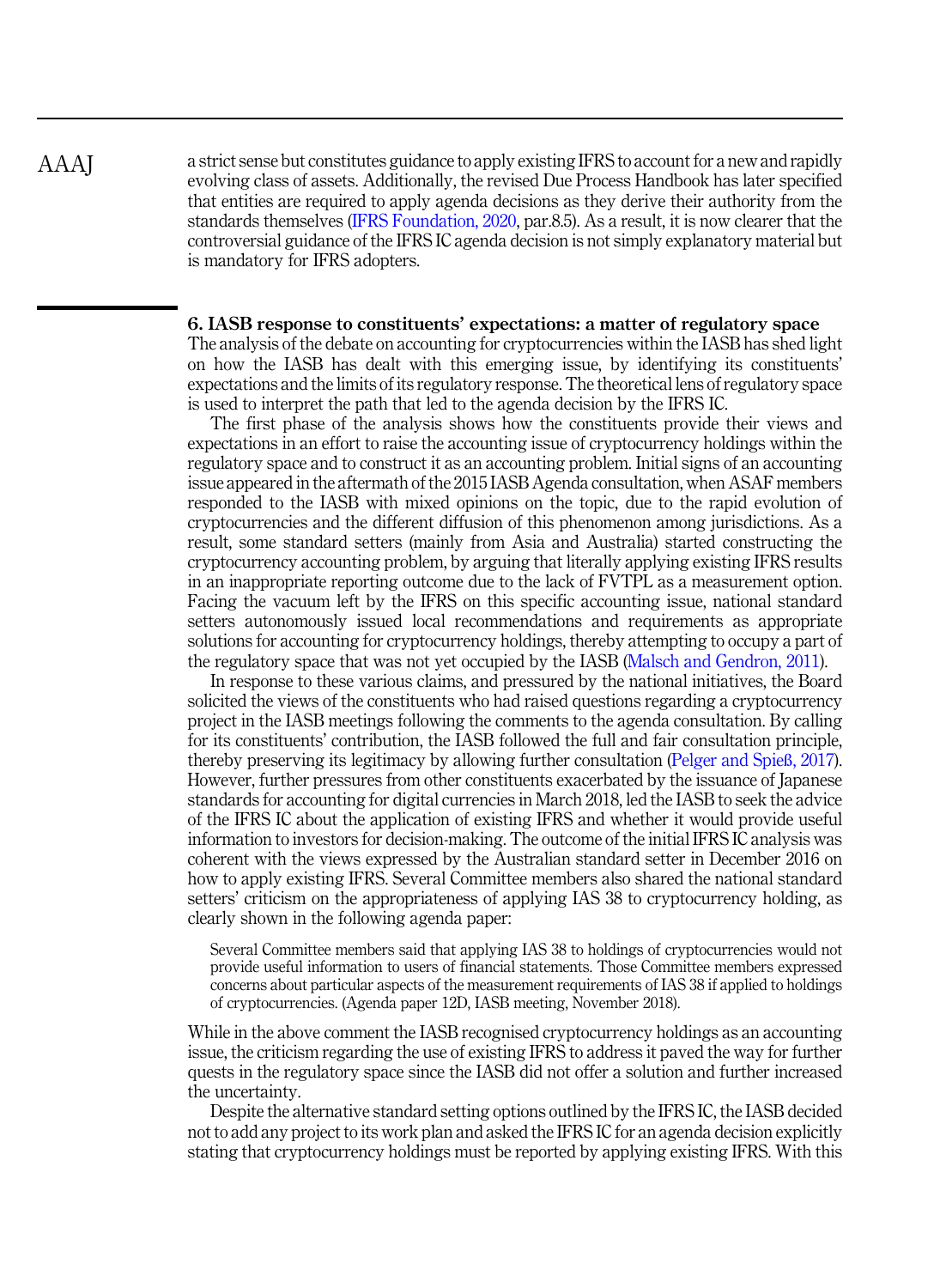decision, the IASB provided a much-expected response that was aimed more at confirming its dominant role in the regulatory space, rather than addressing the several constituents' expectations. Indeed, the whole agenda decision path raised sound criticism, by both the various constituents' comments to the tentative agenda decision and several Board members themselves.

With regards to constituents' (disappointed) expectations and criticism, a clear picture emerges from the public consultation on the tentative agenda decision, which includes explanatory material clarifying how to apply existing IFRS to cryptocurrency holdings. The analysis of comment letters sheds light on constituents' expectations in terms of the form and the substance of an appropriate accounting solution, which might be different in the short and the long term. In fact, many respondents acknowledged that developing an appropriate solution for a rapidly evolving phenomenon might require some time, which is also needed to take into adequate consideration the regulatory responses of supervisory authorities (e.g. central banks). However, constituents expected a short-term solution from the IASB to ensure consistent and appropriate accounting for IFRS adopters holding cryptocurrencies, based on the idea that existing IFRS requirements did not result in relevant reporting outcomes.

The analysis of comment letters reveals the themes of responses to the IFRS IC tentative agenda decision and highlights some of the criticism to the suggested treatment as well as a clear expectation for standard setting by the IASB. In the comment letters, there is a general agreement to the technical analysis supporting IFRS IC's guidance about the cryptocurrency holdings been assets, but not financial assets. This is in contrast with some accounting research that suggests that cryptocurrency is a new asset [\(Ram, 2019](#page-25-0)) and might be a financial asset when held for investment ([Tan and Low, 2017](#page-25-0)). Some letters reveal criticism towards the use of IAS 38 for reporting the cryptocurrency holdings, thus criticising the solution of applying existing standards as not appropriate to the accounting problem raised during consultations. Such substantial disagreement is based on the accounting claims of relevance, usefulness and fair representation, which are claimed to be the tenets of the IASB's activity in developing high-quality global standards ([IFRS Foundation, 2018,](#page-23-0) [2020](#page-23-0)). The forms suggested to the IASB to achieve the expected solution of a different accounting treatment (i.e. allowing FVTPL) vary, ranging from the application of IAS 8 to narrow-scope amendments and a new IFRS of IFRIC project. This variety shows that constituents' expectations were not confined to a new standard or IFRIC interpretation and also that the IASB had different available options to address this accounting issue in the short term.

With regards to the criticism raised by some Board members, the audio recordings reveal that the IASB meeting on the agenda decision was tense because several members argued that existing IFRS were not the appropriate response to the cryptocurrency accounting problem. These members based their opinions on the accounting claim of relevance, which was also present in the constituents' construction of the accounting problem. The disagreement within the Board is evident considering the approval of this resolution by a simple majority, which was achieved only by using the Chair's casting vote, an additional vote that the Chair exceptionally uses in the event of a tied vote ([IFRS Foundation, 2018](#page-23-0), para 34).

Further, the analysis of the tensions and claims along the four-year cryptocurrency debate provides insights into the motivations underlying the IASB regulatory response to the issue. First, as gathered from the IASB meetings recording, the IASB regulatory response is motivated by cryptocurrency being a too complex and uncertain matter to undertake a timeconsuming project immediately. Indeed, according to Mr. Hoogervorst (AICPA Conference, 2018), by the time – usually five years – a new accounting standard is developed, cryptocurrencies will have disappeared, being just a passing trend. However, the initial choice of not addressing this issue exposed the IASB to the risk of leaving the regulatory space available to other members ([Canning and O](#page-22-0)'Dwyer, 2013). As a consequence, the

Accounting for cryptocurrency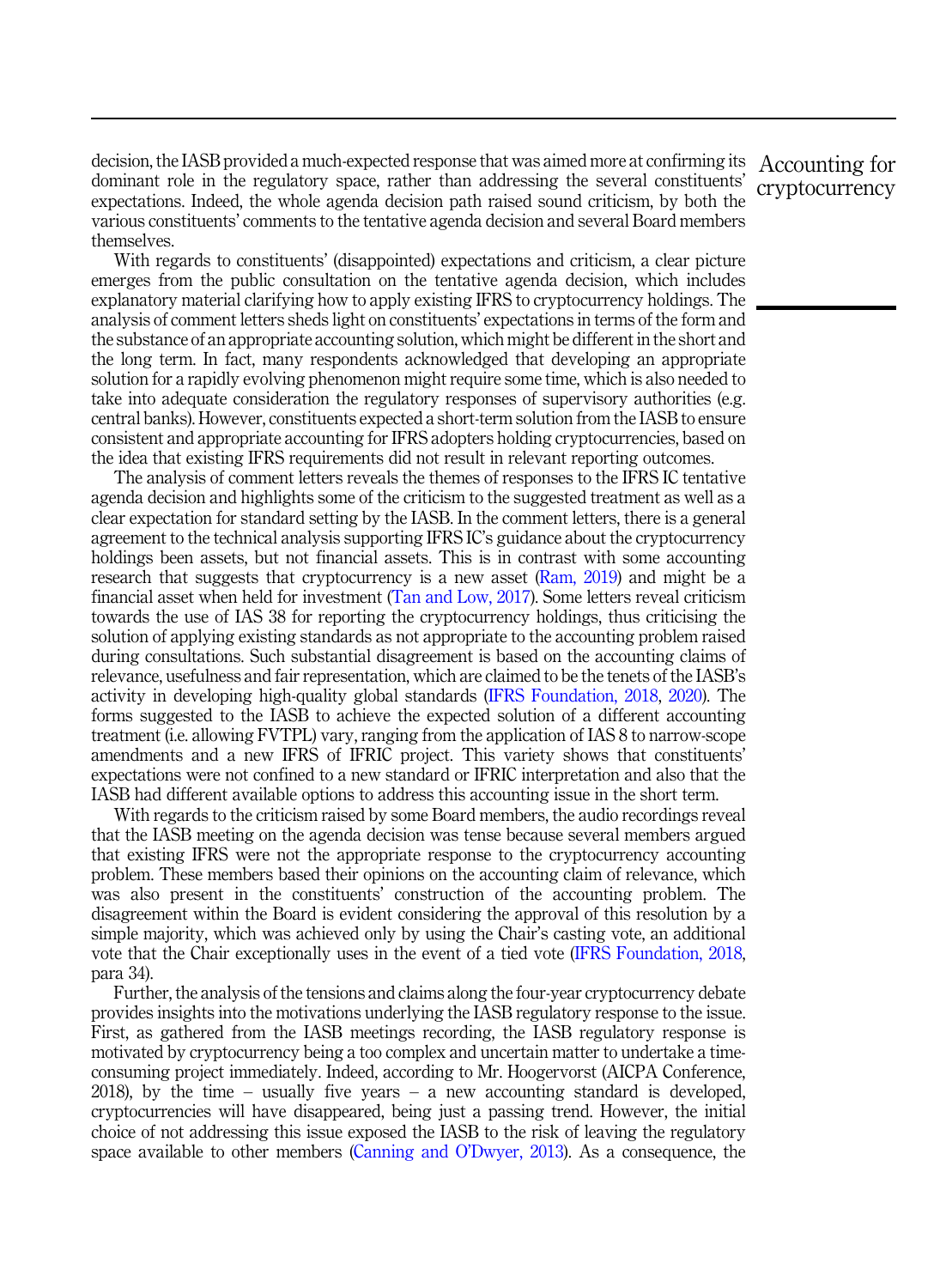agenda decision can be interpreted as a strategic response to maintain a dominant position in the regulatory space [\(Oliver, 1991;](#page-24-0) [Malsch and Gendron, 2011\)](#page-24-0), while also formally respond to constituents' expectations within a consultative environment. The issuance of the agenda decision including explanatory material is compliant with the Due Process Handbook, as it satisfies the request for guidance, as manifested by IASB constituents. Indeed, by prioritising the agreement with the technical analysis over other (more critical and substantial) comments, the Board could formally state to have addressed the accounting problem, by preserving the inclusive participation and full and fair consultation, and in so doing, maintaining (at least formally) its legitimacy [\(Artiach](#page-21-0) et al., 2016; Gillis et al.[, 2014](#page-23-0); [Pelger and](#page-25-0) Spieß[, 2017](#page-25-0)). As a result, by labelling the criticism raised by constituents as 'Other matters outside the scope of the agenda decision' and focussing on the technical analysis, the IASB satisfied its constituents' expectations only formally, while marking the field establishing its view on the accounting treatment of cryptocurrencies [\(Malsh and Gendron, 2011](#page-24-0); [Young, 1994\)](#page-25-0).

However, having demonstrated that the current accounting solution is deemed inappropriate by several Board members and constituents, we argue that there were other potential solutions – suggested by respondents – the IASB could have adopted and still avoid undertaking a long standard-setting project on such a complex area. For instance, an alternative solution was a rapid narrow-scope amendment to the IAS 38 recommending preparers to adopt the IAS 8, which was also one of the alternatives proposed by the IFRS IC. This would have been consistent with the principles-based nature of the standards, at heart to all IFRS bodies ([Camfferman and Zeff, 2015](#page-22-0)), which inherently involve the use of professional judgement [\(Bradbury and Schr](#page-22-0)ö[der, 2012](#page-22-0)). Also, such an alternative would have been in substantial accordance with constituents' expectations (i.e. allowing FVTPL), prevalent practice and guidance issued by some jurisdictions in the meanwhile. As a consequence, the agenda decision can be interpreted as a reaction of the IASB to the moves made by national standard setters that had filled the regulatory vacuum, initially left by the IASB. In so doing, the IASB marked the field with its imprimatur and defended its role in the regulatory space ([Malsh and Gendron, 2011](#page-24-0)).

In brief, the final response by the IFRS bodies to the cryptocurrency accounting problem has granted the standard setter to maintain its dominant role in the regulatory space and hinder national regulatory initiatives from local jurisdictions. However, the content of the decision seems unsatisfactory as it diverges from prevalent accounting practice as well as from the specific guidance issued by national standard setters. Moreover, such decision contrasts with the usefulness and fair representation of accounting information by Board members' own admission. In this circumstance, the need to occupy the regulatory space appears to have prevailed over the desire to provide an appropriate response to constituents' expectations, thereby signalling an issue for a private standard setter aiming at developing high-quality and globally accepted accounting standards.

# 7. Conclusions

The present paper has intended to explore how the IASB has dealt with the emerging issue of accounting for cryptocurrencies by examining the four-year debate around accounting for cryptocurrency that developed between the IASB, the IFRS IC and their constituents. In so doing, the paper reveals the constituents' expectations and the motivations that surround the regulatory response offered by the IASB on the matter. The paper analyses how the accounting problem of cryptocurrency holdings is constructed among the IASB and its constituents and discussed the solution offered by the IASB in light of its constituents' expectations and its motivations. The theoretical lens of regulatory space is used to analyse and interpret the four-year debate and informs the extensive thematic analysis on a variety of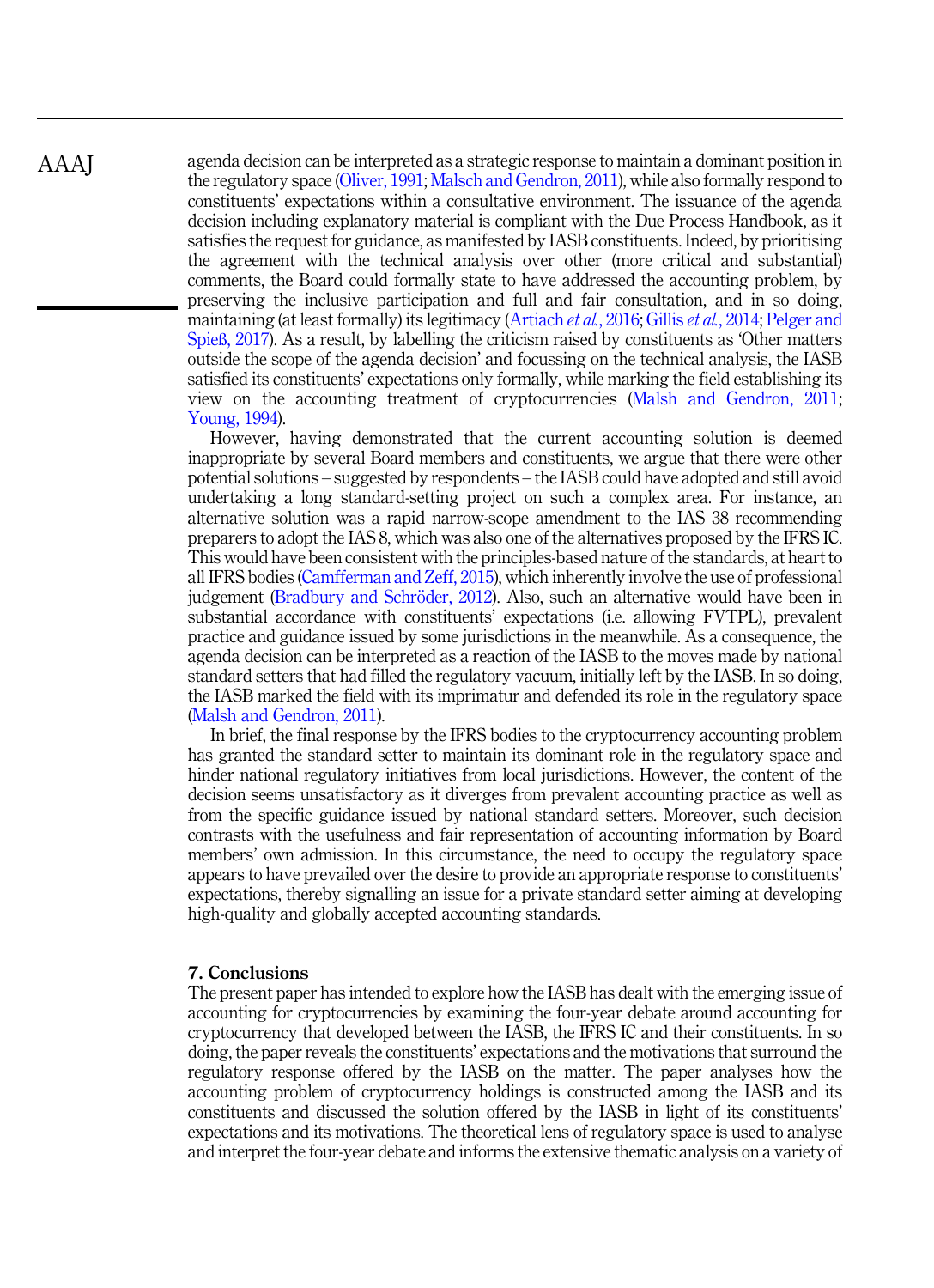public documents issued by the IFRS bodies, audio recordings transcripts of IASB, ASAF, Accounting for IFRS IC and IASB EEG meetings, as well as 23 comment letters that were submitted in cryptocurrency response to the tentative agenda decision issued by IFRS IC in March 2019.

The analysis has shown that the IASB formally responded to constituents' expectations, respecting the full and fair consultation principle, thus preserving its legitimacy. However, the constituents' criticisms as well as the dissatisfaction expressed by some IASB members to the content of the agenda decision, show that in substance the IASB did not satisfy constituents' expectations to address the accounting problem arising from cryptocurrencies. First, the global standard setter showed resistance to the requests from national standard setters that were constructing the accounting problem of cryptocurrency holdings based on the claim that existing standards provided an inappropriate basis for their reporting. Only when national standard setters started issuing national guidance – thus occupying the regulatory space – the IASB acted to defend its position in the space by requesting its interpretative body (i.e. IFRS IC) to provide guidance via an agenda decision. Such agenda decision resulted in the application of existing standards to account for an item that did not even exist when those standards were developed. This controversial decision attracted strong criticism not only by IASB constituents but also by several Board members; both were making accounting claims regarding the usefulness and fair representation of the reporting outcome descending from such guidance. While the Board's choice of avoiding the standard setting was appropriately motivated by the long IFRS due process and the uncertainty surrounding cryptocurrencies, alternative interpretations more in line with constituents' expectations and the principle-based nature of IFRS were available. As a consequence, we argue that such a decision was motivated more by the IASB's need to defend its dominant position in the regulatory space rather than appropriately respond to its constituents' expectations.

With its results, the paper contributes to the accounting regulation and standard setting research by providing insights into the IASB response to a regulatory vacuum regarding a new class of items, which can be better understood through the theoretical lens of regulatory space. In so doing, it also responds to the call for more research on the dialogue between the global standard setter and local jurisdictions ([Camfferman and Zeff, 2018\)](#page-22-0), by shedding light on the pressures exerted by the IASB constituents and their impacts on IASB decisions. Indeed, accounting issues arising in national jurisdictions generate expectations on the global standard setter's activity, which in this case seems aimed at defending its position in the regulatory space rather than providing an appropriate accounting solution. The emergence of disruptive technology has been shown to impact the contested arena of accounting regulation, by reversing the participants'roles: the constituents asking for accounting change and the standard setter trying to resist such pressures while defending its position.

This study has also some policy implications. First, it provides insights on the limits of the IASB long regulatory process in the circumstance of emerging accounting issues deriving from rapidly-evolving technology, which are expected to grow in the next future and might be better tackled with a specific task force. In particular, it highlights the contrast between the rapid pace of technological innovation and the time and information required for a due process aimed at developing high-quality accounting standards. Our analysis has shown that the length of the due process may represent a constraint to undertake standard setting, suggesting that a faster IFRS due process for emergent and urgent issues could be useful to address the challenges posed by the new digital era. Secondly, it provides insights on the role of the agenda decision showing its growing importance in the IFRS environment as well as its limits when used in the context of a regulatory vacuum. The guidance provided in the agenda decisions is now explicitly mandatory [\(IFRS Foundation, 2020\)](#page-23-0), even if it contrasts with prevailing practice and is not subject – at least so far – to any endorsement process in several jurisdictions. The IASB also tried to introduce the agenda decisions in its own due process but was heavily contrasted by constituents in the recent review of the Due Process Handbook,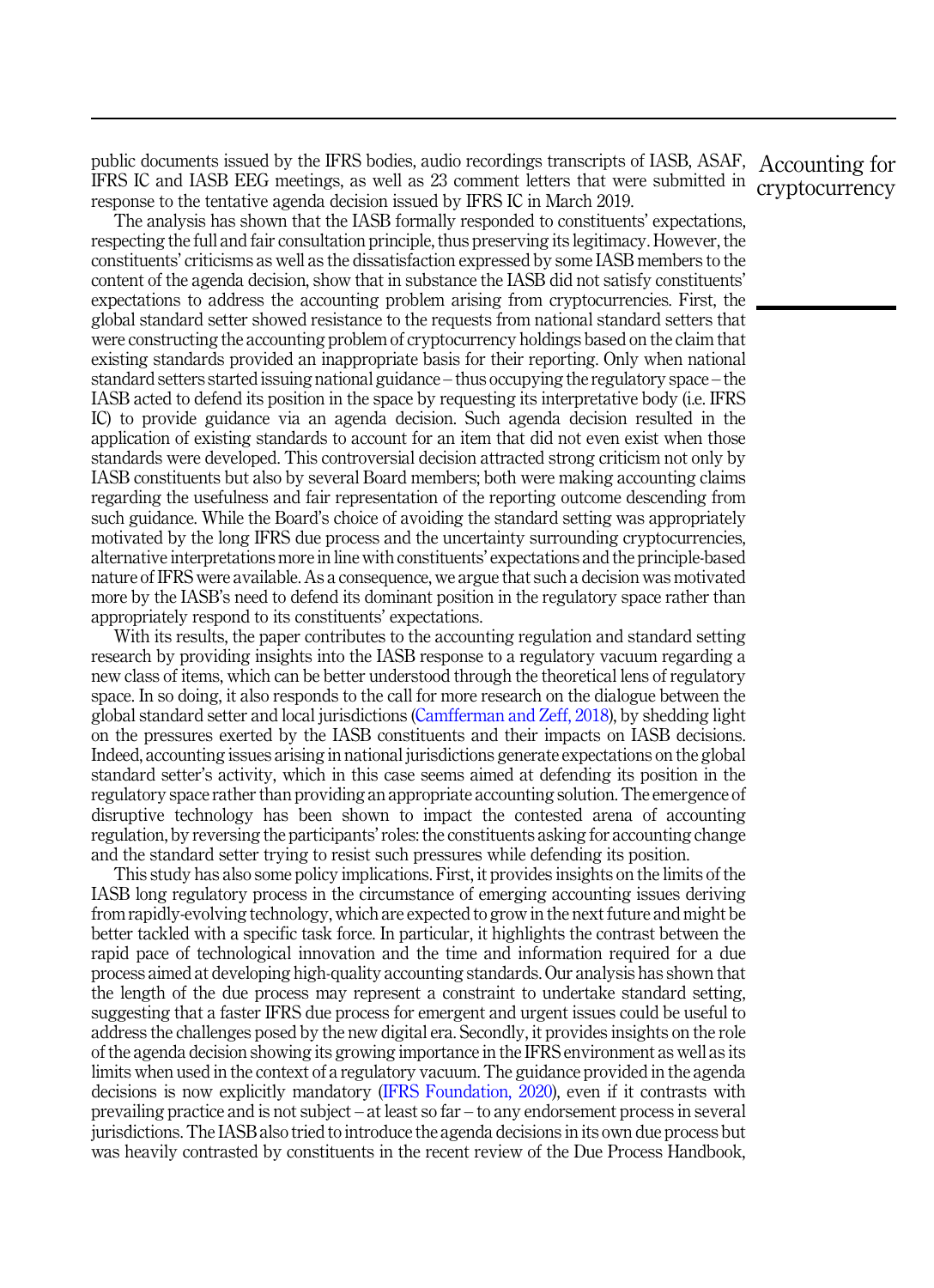<span id="page-21-0"></span>thus confirming the controversial role of this tool in the IFRS regulatory space. The growing importance of agenda decisions as well as the variety of alternatives proposed in comment letters (e.g. narrow-scope amendments) highlight the number of tools the IASB is using (or can use) for IFRS interpretation and maintenance, which may constitute a promising area for future research. The study has also some limitations, as it has considered only public documents, due to the novelty of such a topic. Further research may include interviews with IASB and IFRS IC representatives as well as IASB constituents, such as prepares and users. It may also benefit from the analysis of financial reports of companies that will report cryptocurrency holdings. AAAJ

# Notes

- 1. <https://coinmarketcap.com/>, accessed on 07 September 2021.
- 2. <https://coinmarketcap.com/>, accessed on 07 September 2021: at the date of our previous access (June 2021) the number of cryptocurrencies available on <https://coinmarketcap.com/>was 5601 in total, including Bitcoin, Etherum, and Tether as the top three on the list, detaining a total of 856 billion USD of market capitalisation. In our initial access (October 2020), they were 3610 in total, including Bitcoin; Etherum and Tether as the top three on the list, detaining a total of 267 billion USD of market capitalisation.
- 3. <https://coinmarketcap.com/>, accessed on 07 September 2021.
- 4. Data gathered from TripleA [\(https://triple-a.io/crypto-ownership/#](https://triple-a.io/crypto-ownership/)) accessed on 10 June 2021
- 5. For further evidence on the diffusion of crypto-assets in Europe, see the EBA Report as of January 2019 titled "Report with advice for the European Commission on crypto-assets" on [https://www.eba.](https://www.eba.europa.eu/sites/default/documents/files/documents/10180/2545547/67493daa-85a8-4429-aa91-e9a5ed880684/EBA%20Report%20on%20crypto%20assets.pdf?retry=1) [europa.eu/sites/default/documents/files/documents/10180/2545547/67493daa-85a8-4429-aa91](https://www.eba.europa.eu/sites/default/documents/files/documents/10180/2545547/67493daa-85a8-4429-aa91-e9a5ed880684/EBA%20Report%20on%20crypto%20assets.pdf?retry=1) [e9a5ed880684/EBA%20Report%20on%20crypto%20assets.pdf?retry](https://www.eba.europa.eu/sites/default/documents/files/documents/10180/2545547/67493daa-85a8-4429-aa91-e9a5ed880684/EBA%20Report%20on%20crypto%20assets.pdf?retry=1)=[1](https://www.eba.europa.eu/sites/default/documents/files/documents/10180/2545547/67493daa-85a8-4429-aa91-e9a5ed880684/EBA%20Report%20on%20crypto%20assets.pdf?retry=1) (accessed on 12 June 2021)
- 6. Data reported by Price WaterHouse Coopers in its "6th ICO/STO report" published in [2020](#page-25-0) and accessed on 10 June 2021 [https://www.pwc.ch/en/publications/2020/Strategy&\\_ICO\\_STO\\_Study\\_](https://www.pwc.ch/en/publications/2020/Strategy&_ICO_STO_Study_Version_Spring_2020.pdf) [Version\\_Spring\\_2020.pdf.](https://www.pwc.ch/en/publications/2020/Strategy&_ICO_STO_Study_Version_Spring_2020.pdf)
- 7. In addition to their mandate, its members can undertake research, provide guidance on the IASB's priorities, cooperate on outreach, encourage stakeholders' inputs and identify emerging issues [\(IFRS Foundation, 2016,](#page-23-0) para 3.49). The IASB shares information and consults with the ASAF, which meets in London four times a year, and also with regional bodies such as the International Forum of Accounting Standard Setters (IFASS), the Asian-Oceanian Standard-Setters Group (AOSSG), the Group of Latin American Standard Setters (GLASS), and the European Financial Reporting Advisory Group (EFRAG).
- 8. The Australian Accounting Standards Board (AASB) is included in the Asia-Oceania Standard-Setters Group.
- 9. According to the IFRS IC interpretation, a holding of cryptocurrency meets the definition of an intangible asset under IAS 38 because (1) it is capable of being separated from the holder and sold or transferred individually; and (2) it does not give the holder a right to receive a fixed or determinable number of units of currency.
- 10. Our analysis encompasses all the twenty-three comment letters received by the IFRS IC and published on the IFRS official website, including three late letters received up to two weeks after the deadline of the public consultation. It also takes into consideration the IFRS IC's staff analysis of the feedback received in the public consultation.

# References

Artiach, T., Irvine, H., Mack, J. and Ryan, C. (2016), "The legitimising processes of a new regulator: the case of the Australian Charities and Not-for-Profits Commission", Accounting, Auditing and Accountability Journal, Vol. 29 No. 5, pp. 802-827.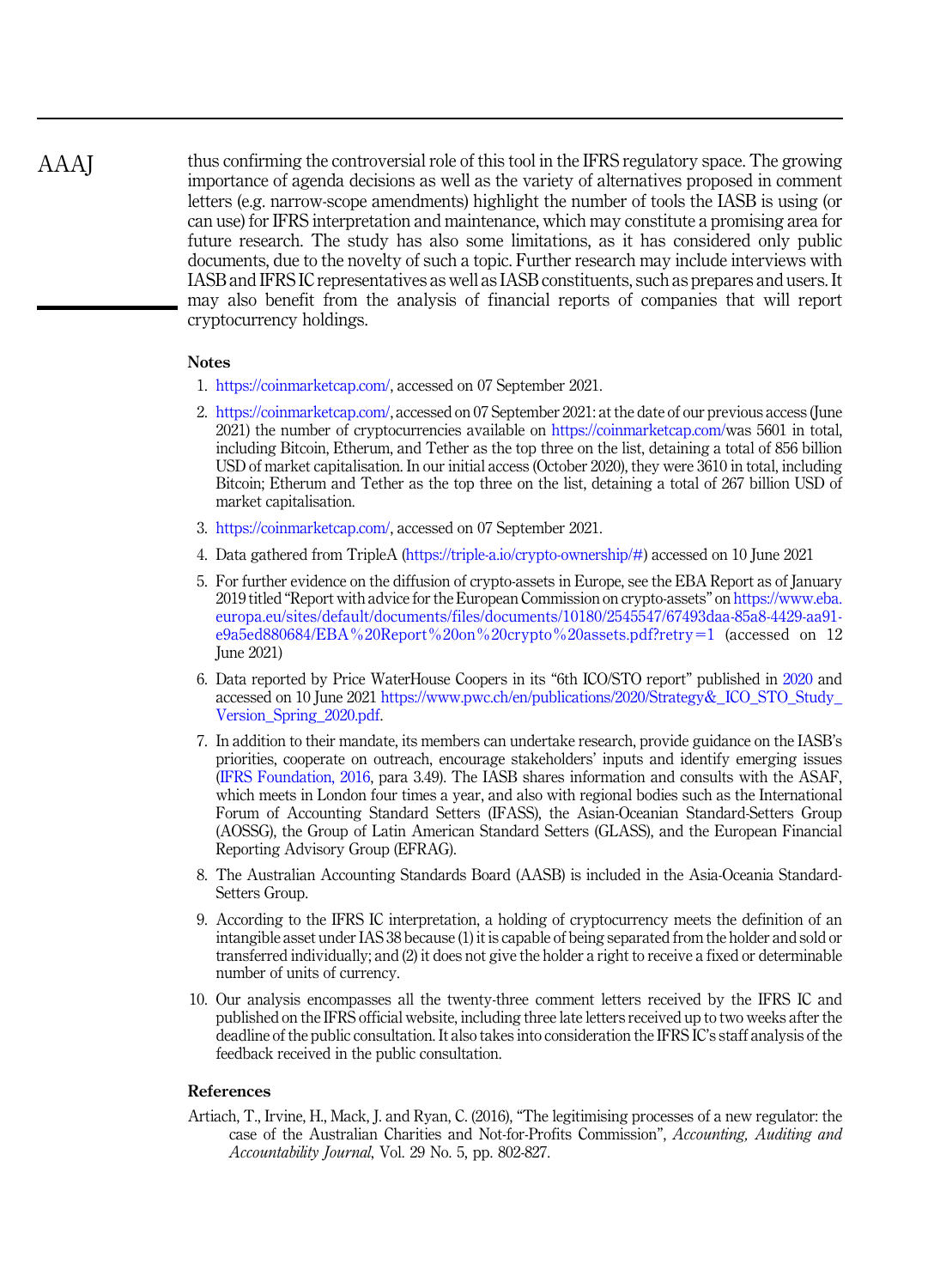- <span id="page-22-0"></span>Bal, A. (2013), "Stateless virtual money in the tax system", European Taxation, Vol. 53 No. 7, Accounting for pp. 351-356. cryptocurrency
- Baudot, L. (2014), "Perspectives on the role of and need for accounting regulation", in Van Mourik, C. and Walton, P. (Eds), The Routledge Companion to Accounting, Reporting and Regulation, Routledge, Abingdon, pp. 229-249.
- Bernstein, M.H. (1955), Regulating Business by Independent Commission, Princeton University Press, NJ.
- Bhimani, A., Bond, D. and Sivabalan, P. (2019), "Does greater user representation lead to more user focused standards? An empirical investigation of IASB's approach to standard setting", Journal of Accounting and Public Policy, Vol. 38 No. 2, pp. 65-88.
- Botzem, S. (2012), The Politics of Accounting Regulation: Organizing Transnational Standard Setting in Financial Reporting, Edward Elgar Publishing, Cheltenham.
- Botzem, S. (2014), "Transnational standard setting in accounting", Accounting, Auditing and Accountability Journal, Vol. 27 No. 6, pp. 933-955.
- Botzem, S. and Dobusch, L. (2012), "Standardization cycles: a process perspective on the formation and diffusion of transnational standards", Organization Studies, Vol. 33 Nos 5-6, pp. 737-762.
- Botzem, S. and Quack, S. (2009), "(No) limits to anglo-American accounting? Reconstructing the history of the international accounting standards committee: a review article", Accounting, Organizations and Society, Vol. 34 No. 8, pp. 988-998.
- Bowen, G.A. (2008), "Naturalistic inquiry and the saturation concept: a research note", Qualitative Research, Vol. 8 No. 1, pp. 137-152.
- Boyatzis, R.E. (1998), Transforming Qualitative Information: Thematic Analysis and Code Development, SAGE, Thousand Oaks, CA.
- Bradbury, M. (2007), "An anatomy of an IFRIC interpretation", Accounting in Europe, Vol. 4 No. 2, pp. 109-122.
- Bradbury, M.E. and Schröder, L.B. (2012), "The content of accounting standards: principles versus rules", British Accounting Review, Vol. 44 No. 1, pp. 1-10.
- Camfferman, K. and Zeff, S.A. (2007), Financial Reporting and Global Capital Markets: A History of the International Accounting Standards Committee, 1973-2000, Oxford University Press, Oxford.
- Camfferman, K. and Zeff, S.A. (2015), Aiming for Global Accounting Standards: The International Accounting Standards Board 2001-2011, Oxford University Press, Oxford.
- Camfferman, K. and Zeff, S.A. (2018), "The challenge of setting standards for a worldwide constituency: research implications from the IASB's early history", *European Accounting* Review, Vol. 27 No. 2, pp. 289-312.
- Canning, M. and O'Dwyer, B. (2013), "The dynamics of a regulatory space realignment: strategic responses in a local context", Accounting, Organizations and Society, Vol. 38 No. 3, pp. 169-194.
- Chapple, S., Moerman, L. and Rudkin, K. (2010), "IFRIC 13: accounting for customer loyalty programmes", Accounting Research Journal, Vol. 23 No. 2, pp. 124-145.
- Cuervo, C., Morozova, A. and Sugimoto, N. (2019), "Regulation of crypto assets", Fintech Notes, International Monetary Fund, December, pp. 1-27.
- Durocher, S., Fortin, A. and Côté, L. (2007), "Users' participation in the accounting standard-setting process: a theory-building study", Accounting, Organizations and Society, Vol. 32 Nos 1-2, pp. 29-59.
- Dwyer, G.P. (2015), "The economics of Bitcoin and similar private digital currencies", Journal of Financial Stability, Vol. 17, pp. 81-91.
- Erb, C. and Pelger, C. (2015), "'Twisting words'? A study of the construction and reconstruction of reliability in financial reporting standard-setting", Accounting, Organizations and Society, Vol. 40, pp. 13-40.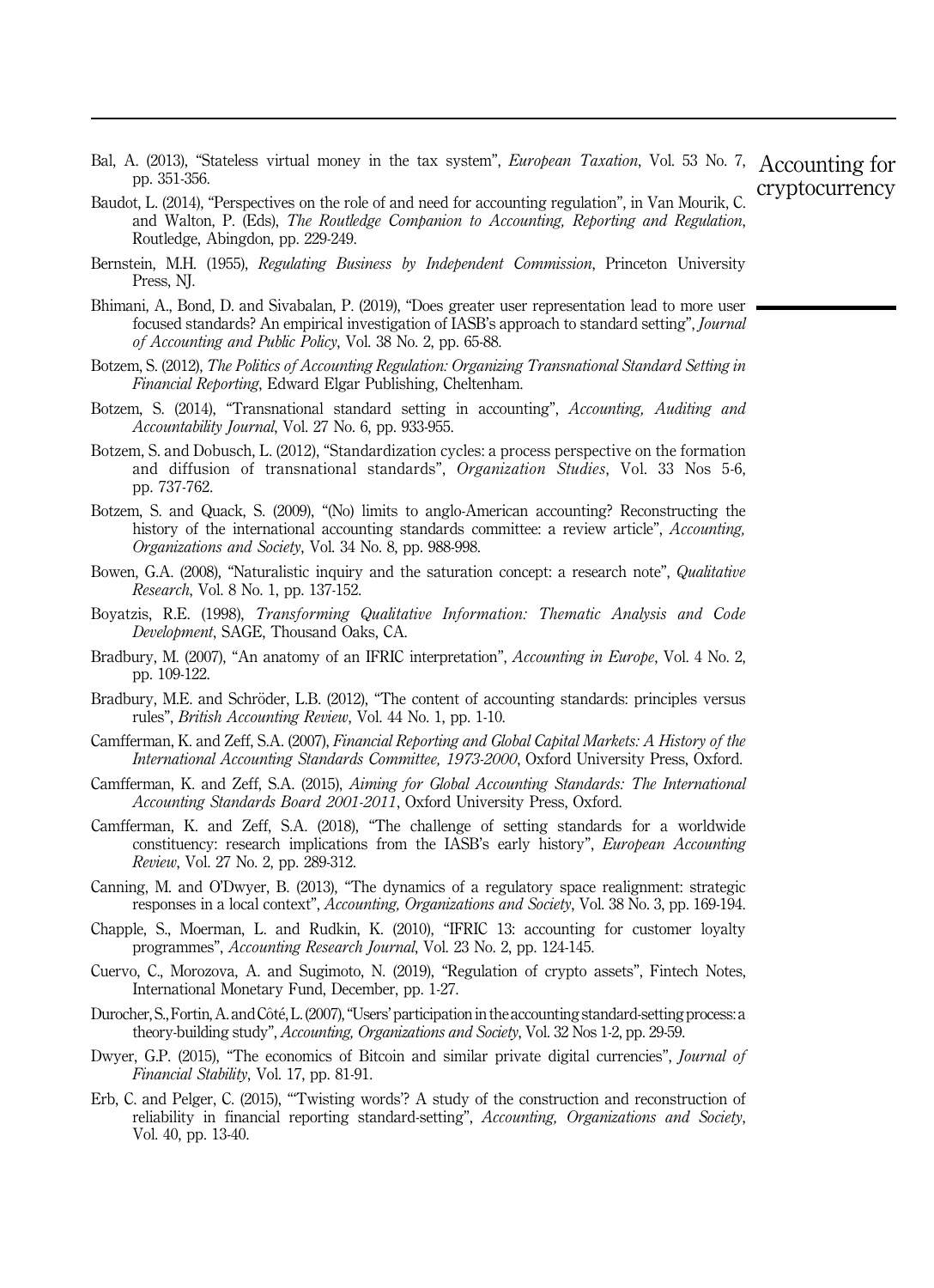<span id="page-23-0"></span>European Central Bank (ECB) (2019), "Crypto-Assets: implications for financial stability, monetary policy, and payments and market infrastructures", available at: [https://www.ecb.europa.eu/pub/](https://www.ecb.europa.eu/pub/pdf/scpops/ecb.op223~3ce14e986c.en.pdf) [pdf/scpops/ecb.op223](https://www.ecb.europa.eu/pub/pdf/scpops/ecb.op223~3ce14e986c.en.pdf)∼3ce14e986c.en.pdf.

- European Financial Reporting Advisory Group (2020), "Discussion paper: accounting for cryptoassets (liabilities): holder and issuer perspective", July 2020, available at: [https://www.efrag.org/](https://www.efrag.org/Assets/Download?assetUrl=/sites/webpublishing/SiteAssets/EFRAG%2520Discussion%2520Paper-Accounting%2520for%2520Crypto-Assets%2520%28Liabilities%29-%2520July%25202020.pdf) [Assets/Download?assetUrl](https://www.efrag.org/Assets/Download?assetUrl=/sites/webpublishing/SiteAssets/EFRAG%2520Discussion%2520Paper-Accounting%2520for%2520Crypto-Assets%2520%28Liabilities%29-%2520July%25202020.pdf)=[/sites/webpublishing/SiteAssets/EFRAG%2520Discussion%](https://www.efrag.org/Assets/Download?assetUrl=/sites/webpublishing/SiteAssets/EFRAG%2520Discussion%2520Paper-Accounting%2520for%2520Crypto-Assets%2520%28Liabilities%29-%2520July%25202020.pdf) [2520Paper-Accounting%2520for%2520Crypto-Assets%2520%28Liabilities%29-%2520July%](https://www.efrag.org/Assets/Download?assetUrl=/sites/webpublishing/SiteAssets/EFRAG%2520Discussion%2520Paper-Accounting%2520for%2520Crypto-Assets%2520%28Liabilities%29-%2520July%25202020.pdf) [25202020.pdf](https://www.efrag.org/Assets/Download?assetUrl=/sites/webpublishing/SiteAssets/EFRAG%2520Discussion%2520Paper-Accounting%2520for%2520Crypto-Assets%2520%28Liabilities%29-%2520July%25202020.pdf) (accessed on 10 June 2021).
- Fereday, J. and Muir-Cochrane, E. (2006), "Demonstrating rigor using thematic analysis: a hybrid approach of inductive and deductive coding and theme development", International Journal of Qualitative Methods, Vol. 5 No. 1, pp. 80-92.
- Fogarty, T.J. (1992), "Financial accounting standard setting as an institutionalized action field: constraints, opportunities and dilemmas", Journal of Accounting and Public Policy, Vol. 11 No. 4, pp. 331-355.
- Gatti, M. and Poli, S. (2018), "Accounting and political parties: explaining the 'why' of an Italian light touch regulation (1974)", Accounting, Auditing and Accountability Journal, Vol. 31 No. 6, pp. 1618-1643.
- Georgiou, G. (2004), "Corporate lobbying on accounting standards: methods, timing and perceived effectiveness", Abacus, Vol. 40 No. 2, pp. 219-237.
- Georgiou, G. (2010), "The IASB standard-setting process: participation and perceptions of financial statement users", British Accounting Review, Vol. 42 No. 2, pp. 103-118.
- Gillis, P., Petty, R. and Suddaby, R. (2014), "The transnational regulation of accounting: insights, gaps and an agenda for future research", Accounting, Auditing and Accountability Journal, Vol. 27 No. 6, pp. 894-902.
- Giner, B. and Arce, M. (2012), "Lobbying on accounting standards: evidence from IFRS 2 on sharebased payments", European Accounting Review, Vol. 21 No. 4, pp. 655-691.
- Hancher, L. and Moran, M. (Eds) (1989), Capitalism, Culture, and Economic Regulation, Oxford University Press, Oxford.
- Hansen, T.B. (2011), "Lobbying of the IASB: an empirical investigation", Journal of International Accounting Research, Vol. 10 No. 2, pp. 57-75.
- Hileman, G. and Rausch, M. (2017), Global Cryptocurrency Benchmarking Study, Cambridge Center for Alternative Finance, Cambridge.
- Holub, M. and Johnson, J. (2018), "Bitcoin research across disciplines", *The Information Society*, Vol. 34 No. 2, pp. 114-126.
- Howieson, B.A. (2009), "Agenda formation and accounting standards setting: lessons from the standards setters", Accounting & Finance, Vol. 49 No. 3, pp. 577-598.
- IASC Foundation (2010), "Constitution", available at: [https://www.iasplus.com/en/Plone/en/binary/](https://www.iasplus.com/en/Plone%20/en/binary/iascf/1003constitution.pdf) [iascf/1003constitution.pdf.](https://www.iasplus.com/en/Plone%20/en/binary/iascf/1003constitution.pdf)
- IFRS Foundation (2012), "Report of the trustees' review of efficiency and effectiveness of the IFRS interpretations committee", available at: [https://www.ifrs.org/-/media/feature/groups/trustees/](https://www.ifrs.org/-/media/feature/groups/trustees/review-of-ifrs-ic-2012.pdf?la=en)  $review-of-first-2012.pdf?$ la=[en](https://www.ifrs.org/-/media/feature/groups/trustees/review-of-ifrs-ic-2012.pdf?la=en).
- IFRS Foundation (2016), "Due process handbook", available at: [https://www.ifrs.org/-/media/feature/](https://www.ifrs.org/-/media/feature/about-us/legal-and-governance/constitution-docs/due-process-handbook.pdf) [about-us/legal-and-governance/constitution-docs/due-process-handbook.pdf](https://www.ifrs.org/-/media/feature/about-us/legal-and-governance/constitution-docs/due-process-handbook.pdf).
- IFRS Foundation (2018), "Constitution", available at: [https://cdn.ifrs.org/-/media/feature/about-us/](https://cdn.ifrs.org/-/media/feature/about-us/legal-and-governance/constitution-docs/ifrs-foundation-constitution-2018.pdf?la=en)  $\text{legal-and-governance/constitution-docs/ifrs-foundation-constitution-2018.pdf?}\$
- IFRS Foundation (2020), "Due process handbook", available at: [https://www.ifrs.org/projects/work](https://www.ifrs.org/projects/work-plan/due-process-handbook-review/#published-documents)[plan/due-process-handbook-review/#published-documents.](https://www.ifrs.org/projects/work-plan/due-process-handbook-review/#published-documents)
- International Accounting Standard Board (IASB) (2018), Conceptual Framework for Financial Reporting, available at: [https://www.ifrs.org/content/dam/ifrs/publications/pdf-standards/](https://www.ifrs.org/content/dam/ifrs/publications/pdf-standards/english/2021/issued/part-a/conceptual-framework-for-financial-reporting.pdf) [english/2021/issued/part-a/conceptual-framework-for-financial-reporting.pdf.](https://www.ifrs.org/content/dam/ifrs/publications/pdf-standards/english/2021/issued/part-a/conceptual-framework-for-financial-reporting.pdf)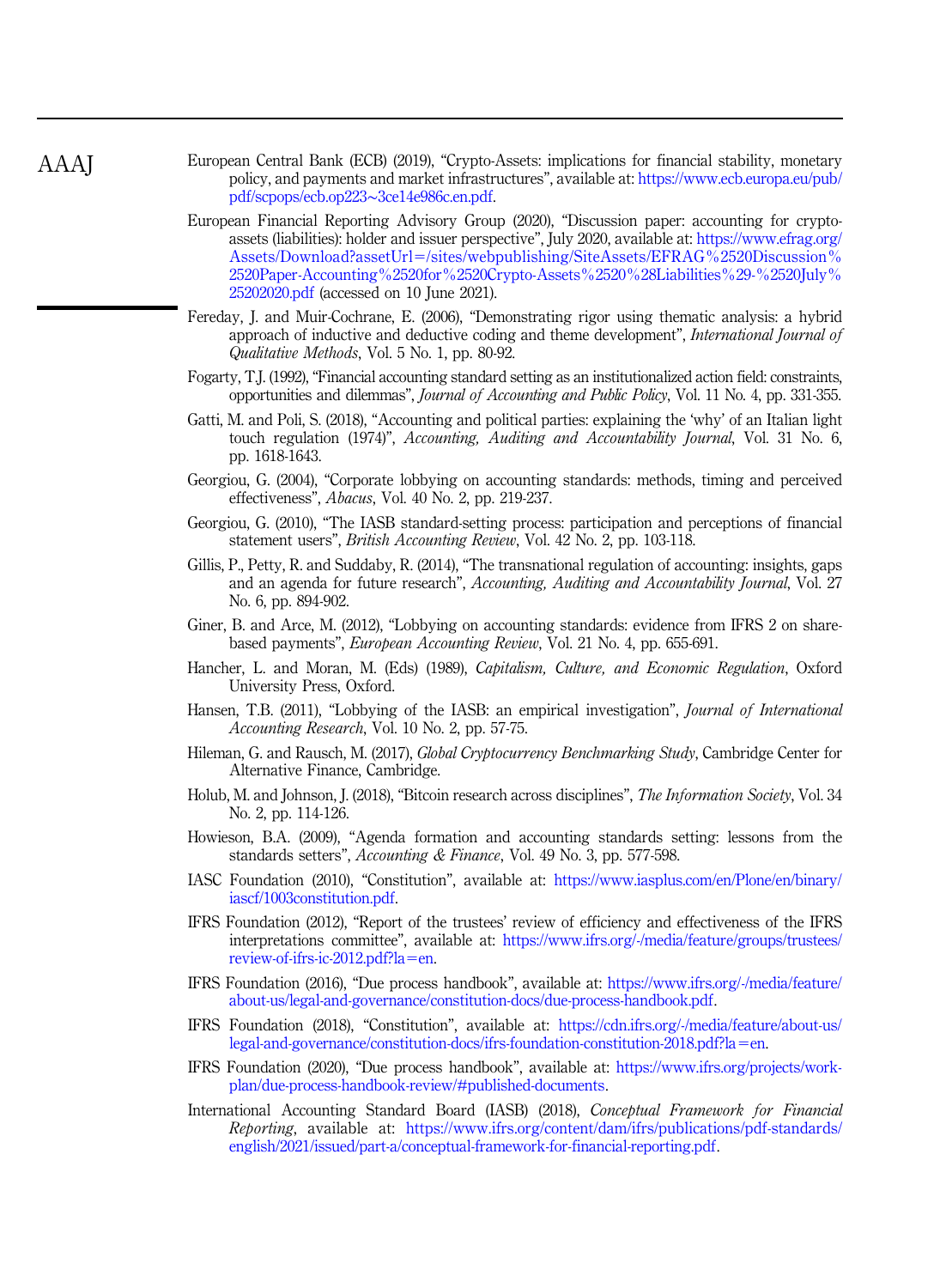<span id="page-24-0"></span>Jorissen, A., Lybaert, N., Orens, R. and van der Tas, L. (2013), "A geographic analysis of constituents' formal participation in the process of international accounting standard setting: do we have a level playing field?", Journal of Accounting and Public Policy, Vol. 32 No. 4, pp. 237-270.

Accounting for cryptocurrency

- Kenny, S.Y. and Larson, R.K. (2009), "Interpreting IFRS: understanding the role of the international financial reporting interpretations committee", Journal of Accountancy, Vol. 208 No. 4, p. 60.
- Klein, M. and Fülbier, R.U. (2019), "Inside the black box of IASB standard setting: evidence from board meeting audio playbacks on the Amendment of IAS 19 (2011)", Accounting in Europe, Vol. 16 No. 1, pp. 1-43.
- Klein, T., Pham Thu, H. and Walther, T. (2018), "Bitcoin is not the new gold  $-$  a comparison of volatility, correlation, and portfolio performance", *International Review of Financial Analysis*, Vol. 59, pp. 105-116.
- Larson, R.K. (2002), "The IASC's search for legitimacy: an analysis of the IASC's standing interpretations committee", Advances in International Accounting, Vol. 15, pp. 79-120.
- Larson, R.K. (2007), "Constituent participation and the IASB's international financial reporting interpretations committee", Accounting in Europe, Vol. 4 No. 2, pp. 207-254.
- Li, X. and Wang, C.A. (2017), "The technology and economic determinants of cryptocurrency exchange rates: the case of Bitcoin", Decision Support Systems, Vol. 95, pp. 49-60.
- Llewelyn, S. (2003), "What counts as 'theory' in qualitative management and accounting research? Introducing five levels of theorizing", Accounting, Auditing and Accountability Journal, Vol. 16 No. 4, pp. 662-708.
- Lombardi, R., de Villiers, C., Moscariello, N. and Pizzo, M. (2021), "The disruption of blockchain in auditing–a systematic literature review and an agenda for future research", Accounting, Auditing and Accountability Journal, Vol. ahead-of-print No. ahead-of-print, doi: [10.1108/AAAJ-](https://doi.org/10.1108/AAAJ-10-2020-4992)[10-2020-4992](https://doi.org/10.1108/AAAJ-10-2020-4992).
- Lowe, A., Nama, Y. and Preda, A. (2020), "A research agenda for problematising profit and profitability", Accounting, Auditing and Accountability Journal, Vol. 33 No. 4, pp. 681-698.
- Lukka, K. and Vinnari, E. (2014), "Domain theory and method theory in management accounting research", Accounting, Auditing and Accountability Journal, Vol. 27 No. 8, pp. 1308-1338.
- Malsch, B. and Gendron, Y. (2011), "Reining in auditors: on the dynamics of power surrounding an 'innovation' in the regulatory space", Accounting, Organizations and Society, Vol. 36 No. 7, pp. 456-476.
- Marrone, M. and Hazelton, J. (2019), "The disruptive and transformative potential of new technologies for accounting, accountants and accountability: a review of current literature and call for further research", Meditari Accountancy Research, Vol. 27 No. 5, pp. 677-694.
- McGuigan, N. and Ghio, A. (2019), "Art, accounting and technology: unravelling the paradoxical in-between", Meditari Accountancy Research, Vol. 27 No. 5, pp. 789-804.
- Morley, J. (2016), "Internal lobbying at the IASB", *Journal of Accounting and Public Policy*, Vol. 35 No. 3, pp. 224-255.
- Nakamoto, S. (2008), "Bitcoin: a peer-to-peer electronic cash system", Decentralized Business Review, available at: <https://www.debr.io/article/21260.pdf>.
- Oliver, C. (1991), "Strategic responses to institutional processes", Academy of Management Review, Vol. 16 No. 1, pp. 145-179.
- Parker, L.D. and Roffey, B.H. (1997), "Methodological themes: Back to the drawing board: revisiting grounded theory and the everyday accountant's and manager's reality", Accounting, Auditing and Accountability Journal, Vol. 10 No. 2, pp. 212-247.
- Pelger, C. (2016), "Practices of standard-setting an analysis of the IASB's and FASB's process of identifying the objective of financial reporting", Accounting, Organizations and Society, Vol. 50, pp. 51-73.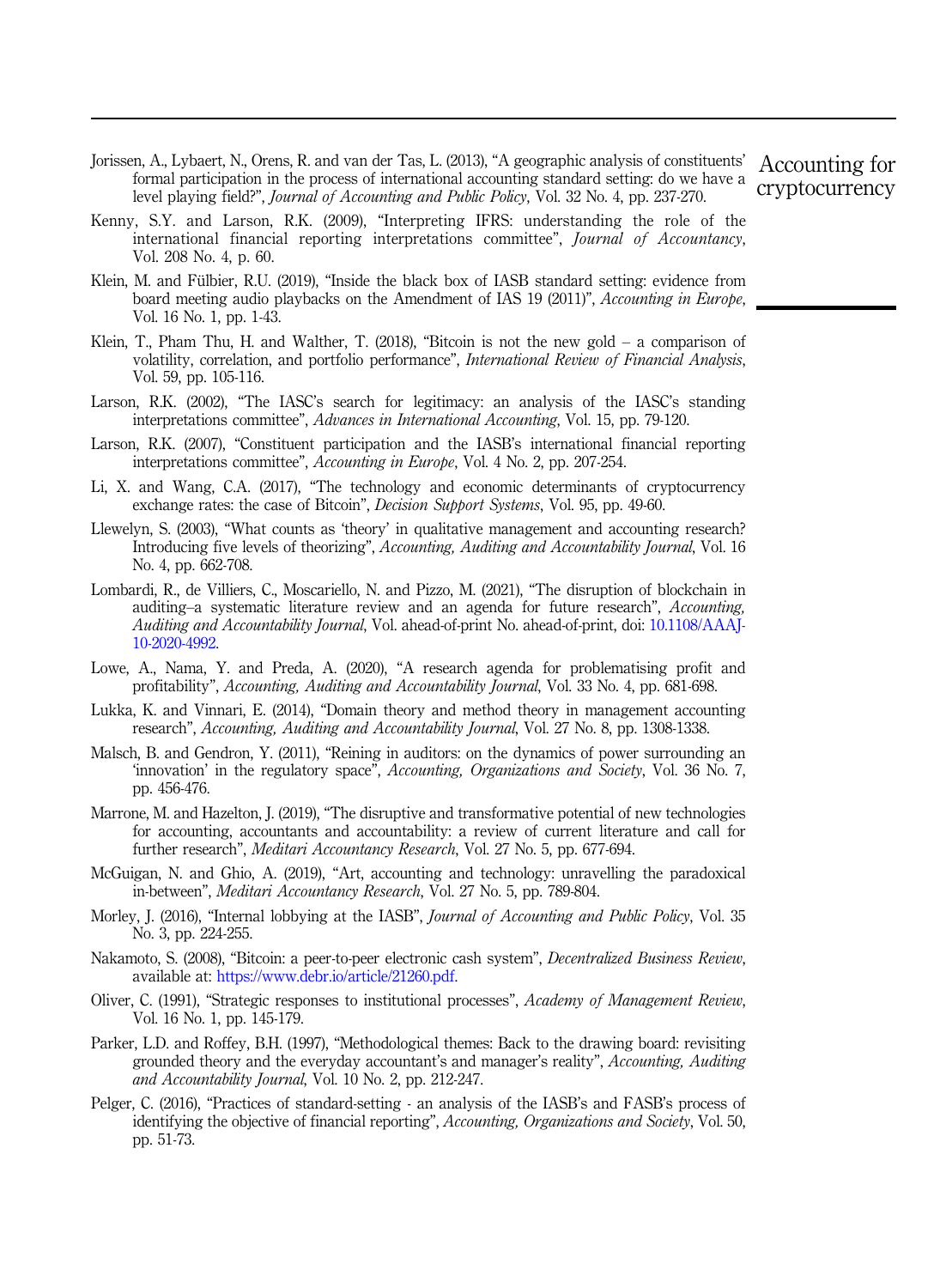- <span id="page-25-0"></span>Pelger, C. and Spieß, N. (2017), "On the IASB's construction of legitimacy – the case of the agenda consultation project", Accounting and Business Research, Vol. 47 No. 1, pp. 64-90.
- Pigou, A.C. (1932), The Economics of Welfare, 4th ed., Macmillan, London.
- Prochazka, D. (2018), "Accounting for bitcoin and other cryptocurrencies under IFRS: a comparison and assessment of competing models", The International Journal of Digital Accounting Research, Vol. 18, pp. 161-188.
- Price Waterhouse Coopers (2020), "6th edition ICO/STO report- A strategic perspective", Janauary 2020, available at: [https://www.pwc.ch/en/publications/2020/Strategy&\\_ICO\\_STO\\_Study\\_](https://www.pwc.ch/en/publications/2020/Strategy&_%20ICO_STO_Study_Version_Spring_2020.pdf) Version Spring 2020.pdf (accessed 12 June 2020).
- Radford, R.A. (1945), "The economic organisation of a P.O.W. Camp", *Economica*, Vol. 12 No. 48, p. 189.
- Raiborn, C. and Sivitanides, M. (2015), "Accounting issues related to bitcoins", Journal of Corporate Accounting and Finance, Vol. 26 No. 2, pp. 25-34.
- Ram, A.J. (2019), "Bitcoin as a new asset class", Meditari Accountancy Research, Vol. 27 No. 1, pp. 147-168.
- Ram, A., Maroun, W. and Garnett, R. (2016), "Accounting for the Bitcoin: accountability, neoliberalism and a correspondence analysis", Meditari Accountancy Research, Vol. 24 No. 1, pp. 2-35.
- Ramassa, P. and Quagli, A. (2021), "Do IFRS interpretation requests find an answer? An analysis of rejection notices and agenda decisions", paper presented at the EAA Annual Congress Conference, 26-28 May.
- Richardson, A.J. and Eberlein, B. (2011), "Legitimating transnational standard-setting: the case of the international accounting standards board", *Journal of Business Ethics*, Vol. 98 No. 2, pp. 217-245.
- Sacho, Z.Y. and Oberholster, J.G.I. (2008), "Factors impacting on the future of the IASB", Meditari Accountancy Research, Vol. 16 No. 1, pp. 117-137.
- Schmitz, J. and Leoni, G. (2019), "Accounting and auditing at the time of blockchain technology: a research agenda", Australian Accounting Review, Vol. 29 No. 2, pp. 331-342.
- Secinaro, S., Dal Mas, F., Brescia, V. and Calandra, D. (2021), "Blockchain in the accounting, auditing and accountability fields: a bibliometric and coding analysis", Accounting, Auditing and Accountability Journal, Vol. ahead-of-print No. ahead-of-print, doi: [10.1108/AAAJ-10-](https://doi.org/10.1108/AAAJ-10-2020-4987) [2020-4987.](https://doi.org/10.1108/AAAJ-10-2020-4987)
- Shapiro, B. and Matson, D. (2008), "Strategies of resistance to internal control regulation", Accounting, Organizations and Society, Vol. 33 Nos 2-3, pp. 199-228.
- Stigler, G.J. (1971), "The theory of economic regulation", The Bell Journal of Economics and Management Science, Vol. 2 No. 1, p. 3.
- Tan, B.S. and Low, K.Y. (2017), "Bitcoin–its economics for financial reporting", Australian Accounting Review, Vol. 27 No. 2, pp. 220-227.
- Tan, B.S. and Low, K.Y. (2019), "Blockchain as the database engine in the accounting system", Australian Accounting Review, Vol. 29 No. 2, pp. 312-318.
- Vincent, N.E. and Wilkins, A.M. (2020), "Challenges when auditing cryptocurrencies", Current Issues in Auditing, Vol. 14 No. 1, pp. A46-A58.
- Walker, R.G. and Robinson, S.P. (1994), "Competing regulatory agencies with conflicting agendas: setting standards for cash flow reporting in Australia", Abacus, Vol. 30 No. 2, pp. 119-139.
- Wingard, C., Bosman, J. and Amisi, B. (2016), "The legitimacy of IFRS an assessment of the influences on the due process of standard-setting", Meditari Accountancy Research, Vol. 24 No. 1, pp. 134-156.
- Young, J.J. (1994), "Outlining regulatory space: agenda issues and the FASB", Accounting, Organizations and Society, Vol. 19 No. 1, pp. 83-109.